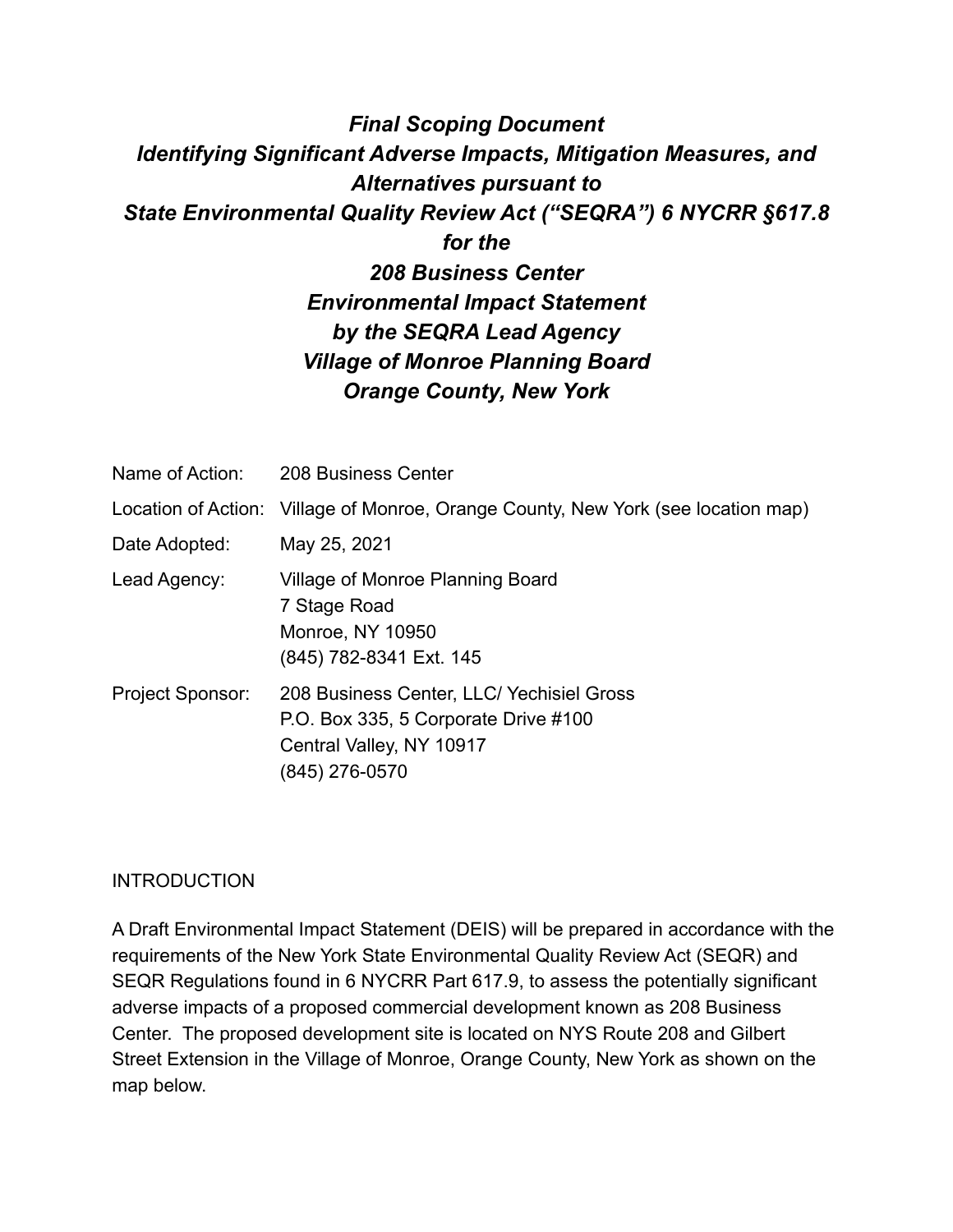The Planning Board classified the action as a Type I Action, identified other agencies involved on the action, declared its intent to be Lead Agency on October 19, 2020, and conducted a Coordinated Review. There being no competition for the Planning Board to act as Lead Agency, the Planning Board adopted a Positive Declaration on the action on February 23, 2021 and circulated the applicant's SEQR Draft Scoping Document to all Involved and Interested agencies. A Public Scoping Session was held on March 23, 2021



with written comments accepted on the Draft Scoping Document until April 2, 2021.

The Draft Environmental Impact Statement ("DEIS") shall address all items and conform to the format outlined in this Final Scoping Document including the potentially significant adverse impacts of the project identified by the Planning Board in the Positive Declaration adopted on February 23, 2021. The DEIS may also contain studies completed by the applicant, in addition to those detailed herein. Based on the Positive Declaration adopted by the Planning Board, the following adverse environmental impacts are anticipated for the project:

- 1. Traffic in this area of the Village on State Route 208 is known to be congested, the intersection of State Route 208 and North Main Street has been identified in the Village Comprehensive Plan as an "Existing Dangerous Intersection" and may involve modification to accommodate the proposed project as well as other projects proposed in the area, other intersections in the vicinity of the project will also be affected by traffic generated by the proposed project.
- 2. Noise levels on the site and surrounding area are expected to increase from the additional traffic the site will generate and proposed new lighting for the Center may affect the area. Noise from truck traffic and loading and off-loading the trucks can be expected to affect users of Orange & Rockland Park and lighting may affect evening use. Some of this noise will effect nearby residential uses and lighting has the potential to also affect nearby residents.
- 3. Orange and Rockland Lake is located adjacent to the site and the Lake will be the "receiving waters" for stormwater discharges from the proposed paved parking areas and proposed structures. The Lake is classified by New York State as a "B" water body meaning that it is protected under the State Environmental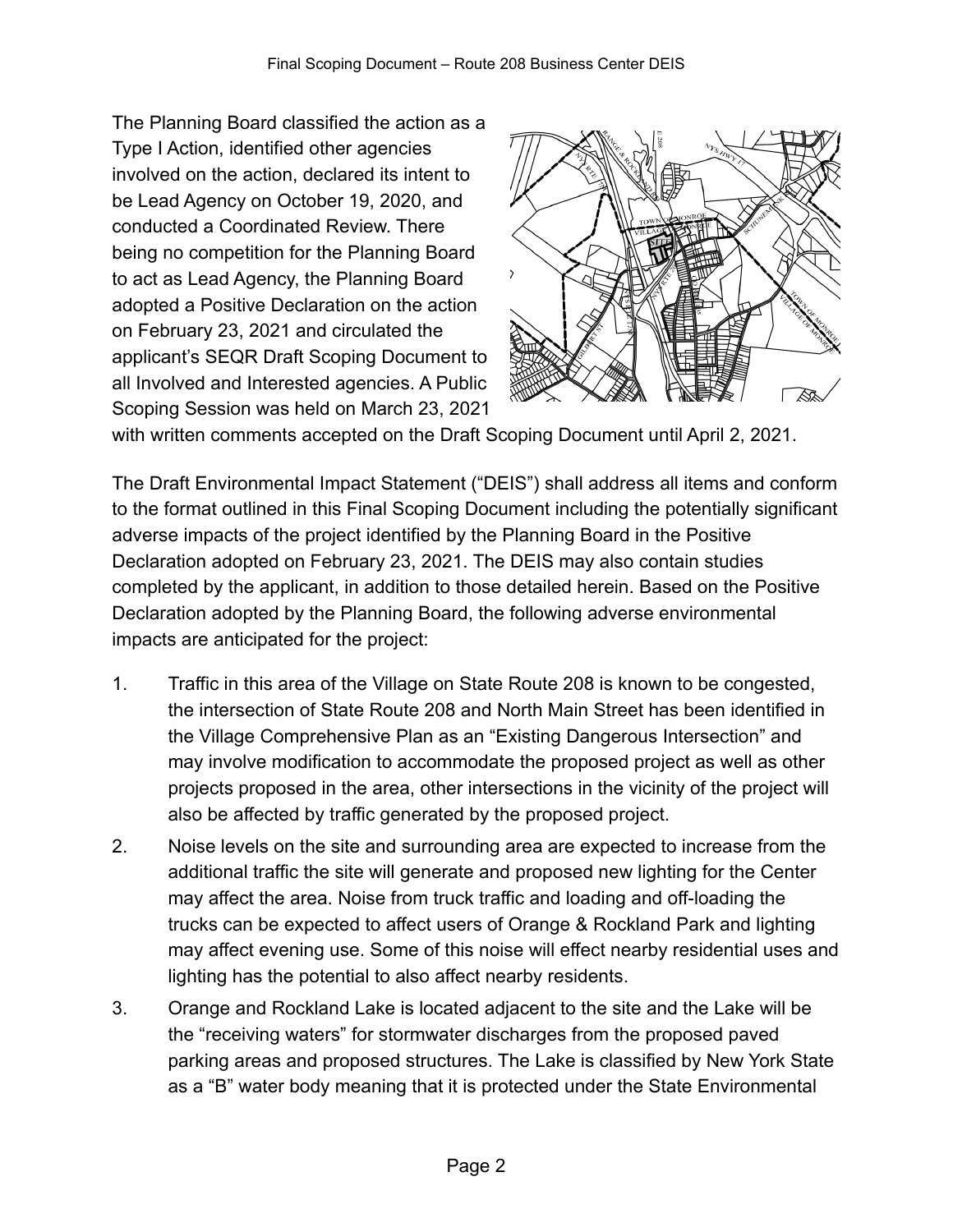Conservation Law and is considered suitable for swimming and contact recreation.

- 4. The site is located within identified State Natural Heritage areas for endangered and threatened species including two species of bats. The State has also identified this part of the Village (including the site) and the surrounding area as a "known important area for rare terrestrial animals, important bat foraging area, and a "Significant Biodiversity Area in the Hudson River Valley." One half of the site is forested, less than one-half consists of lawn/landscaping and nearly all of the site's vegetation will be removed and covered with impervious surfaces.
- 5. The property has been identified as archaeologically sensitive by New York State.
- 6. The project site may be considered an aesthetic resource, based upon the recommendations of the Village Comprehensive Plan. The project site adjoins the primary intersection to be affected by the project and this area is recommended for changes to "beautify intersections at major Village Gateways" by the Village Plan.
- 7. The office/retail building site plan proposes access exclusively by motor vehicles, an increase in electric use for the proposed building is estimated to be 4.2MkWh/ year, and the heating and cooling requirements for the proposed building have not as yet been disclosed. The proposed project can be expected to increase energy use, particularly fossil fuels and its effects on greenhouse gas emissions will need to be identified and addressed.
- 8. The proposed action has the potential to affect community service providers including fire, ambulance, and police.
- 9. In combination with other proposed projects in the vicinity of the site cumulative impacts on the environment, when considered together, may result in substantial adverse impacts on the environment.
- 10. The capacity of the water supply system provided by the Village of Monroe may require analysis of the cumulative demands of the proposed project in conjunction with other proposed projects in the Village.
- 11. Construction is proposed on steep slope areas and may cause soil erosion and sedimentation of surface waters. Regrading of soils may result in a significant amount of soil removal from the site.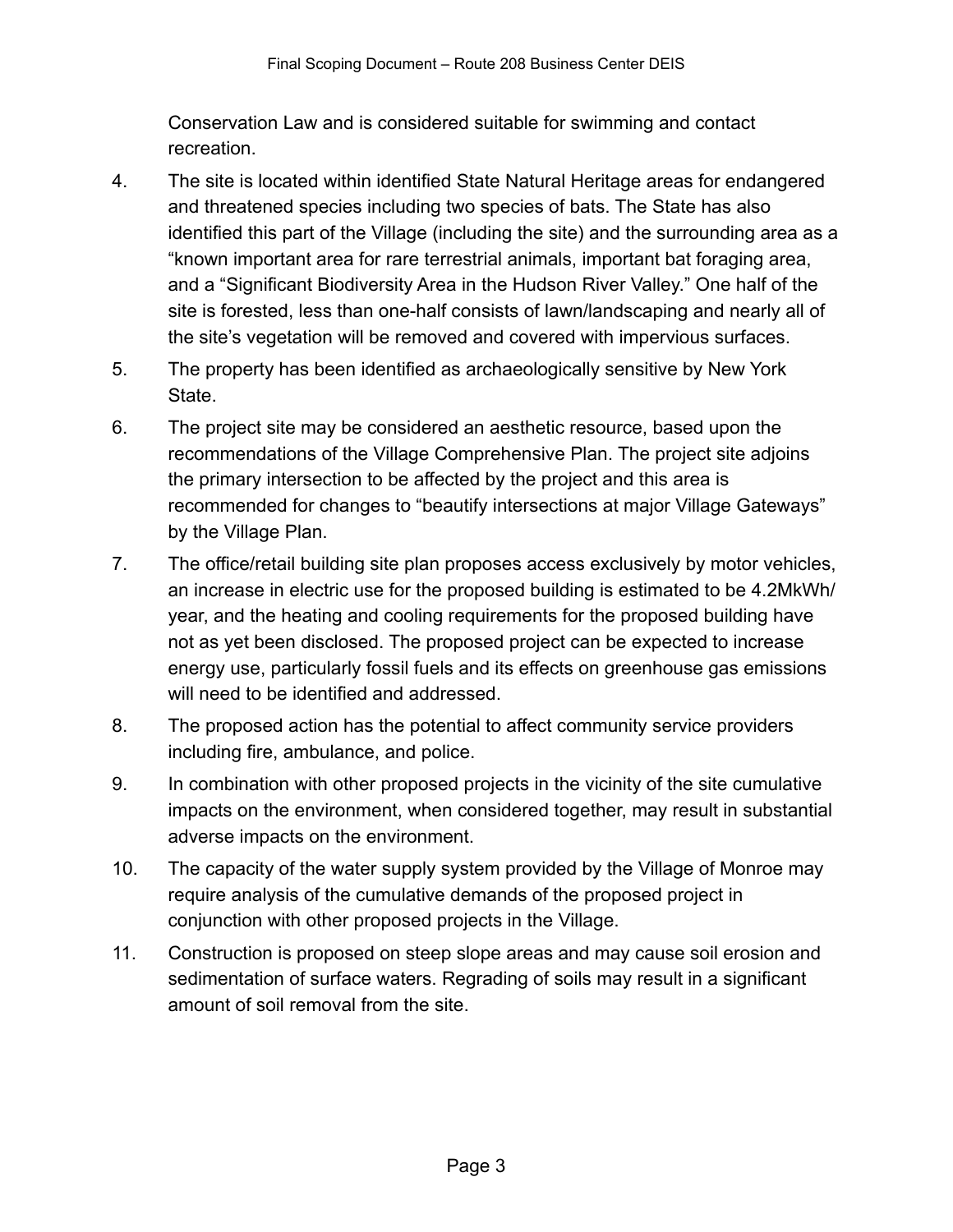# PROJECT SCOPING

This Final Scoping Document is the final step in the Scoping process. It was adopted on May 25, 2021 following public and agency involvement in the review of the applicant's Draft Scoping Document. This Final Scoping Document will be used as the document to guide the applicant and its consultants in the preparation of a Draft Environmental Impact Statement.

# DESCRIPTION OF THE PROPOSED ACTION

The Sponsor (208 Business Center, LLC/ Yechisiel Gross) proposes a new commercial building having an approximately 47,500 SF footprint situated on approximately five acres of land within the Village of Monroe GB Zoning District. The first floor is proposed to consist of approximately 47,500 SF of leasable space to be used for retail type uses with the balance of the first-floor area being common areas. The second floor is proposed to consist of an additional approximately 25,000 SF of leasable floor area for office use.

Parking for approximately 260 vehicles together with loading areas are also proposed based on requirements for 47,500 SF of retail (3.97 spaces/1,000 SF building area) and 25,000 SF of office (2.79 spaces/1,000 SF building area). The project will incorporate a lighting plan, landscaping plan, architectural plans/renderings, and other utilities to include water, sewer and stormwater management infrastructure. The proposed project requires coordination with the New York State Department of Transportation and includes traffic and intersection improvements on Gilbert Street Extension and NYS Route 208. The proposed project requires Site Plan Review and Approval and a Special Use Permit from the Village Planning Board as well as approvals and project reviews from other Involved and Interested Agencies as listed below.

# GENERAL SCOPING CONSIDERATIONS

Unless otherwise directed by this Scoping Document, the specifications for environmental impact statements found in 6 NYCRR 617.9(b) apply to the content of the DEIS and are incorporated herein by reference. The DEIS will assemble relevant and material facts, identify and analyze significant adverse impacts, identify mitigation measures, evaluate reasonable alternatives, and will be written in plain language that can be easily read and understood by the public. Highly technical material will be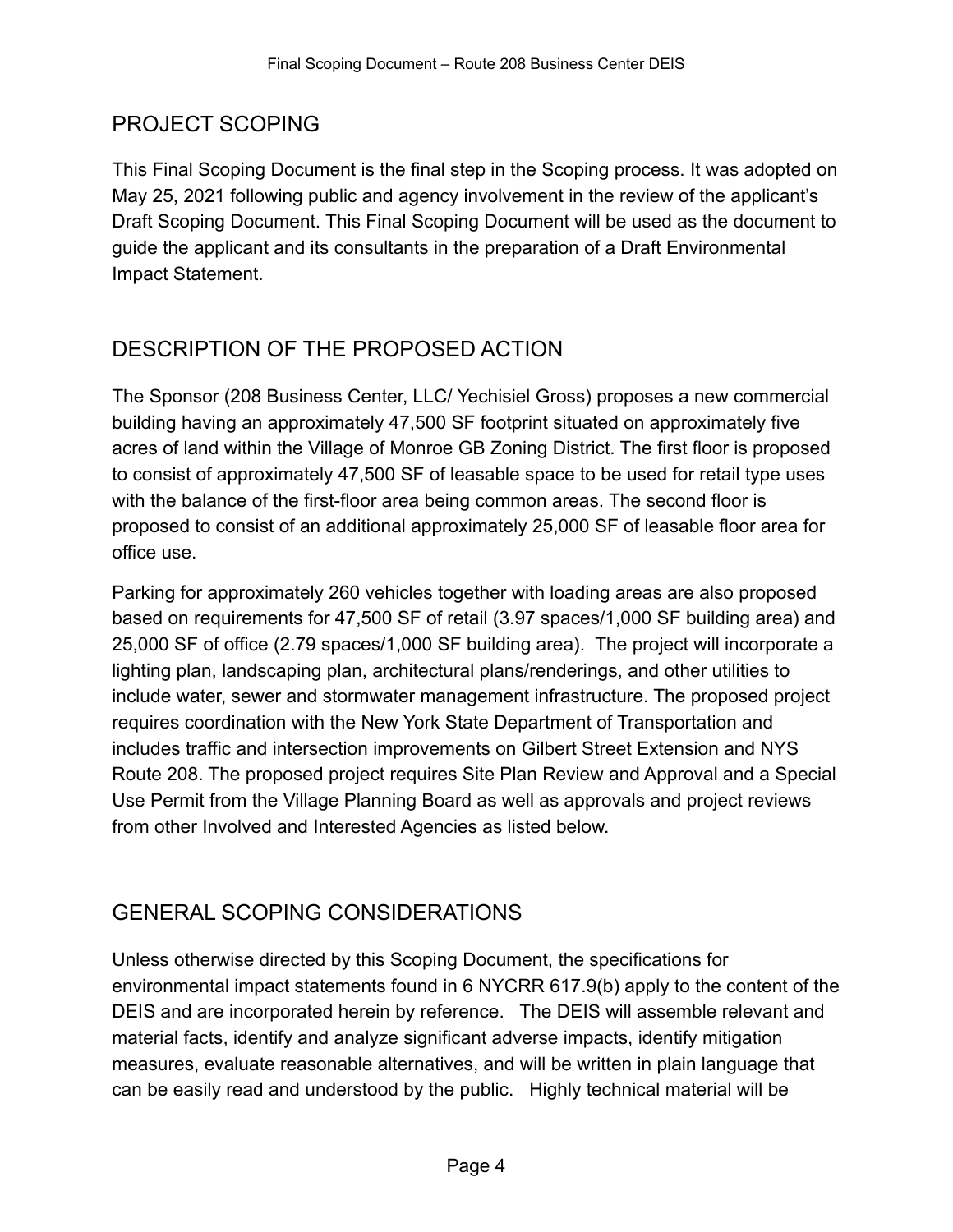summarized and, if it must be included in its entirety, referenced in the DEIS and included as an Appendix. The DEIS shall conform to the format outlined in the scope.

The DEIS will be written in the third person without use of the terms I, we, and our. Narrative discussions will be accompanied to the greatest extent possible by illustrative tables and graphics. All graphics will clearly identify the project site, and footnotes are the preferred form of citing references. All assertions will be supported by evidence. Opinions of the applicant that are unsupported by evidence will be identified as such. A full-scale Site Plan is to be included with the DEIS as an appendix and reduced copies of such Plans will be included in the text of the DEIS. All discussions of mitigation measures should consider at least those measures mentioned in the Scoping Document. Where reasonable and necessary, mitigation measures should be incorporated into the Proposed Action and the Site Plans. For any mitigation measures listed in this Scope that are not incorporated into the Proposed Action, the reason why the Applicant considers them unnecessary should be discussed and addressed in the DEIS.

The entire DEIS document will be provided in both paper and electronic (PDF only) formats. In paper form for the Planning Board's completeness review and for later public and agency review. In electronic form for posting on the Village's website, once it has been deemed "complete" by the Planning Board. Some Planning Board members and Planning Board consultants may opt to receive only electronic copies of the DEIS. The applicant should coordinate with the Village Planning Board Secretary to determine the number of paper copies of the DEIS needed for the completeness review.

As the DEIS will become, upon acceptance by the Lead Agency, a document that will support objective findings on approvals requested under the application, the Preparer is requested to avoid subjective statements regarding potential impacts. The DEIS should contain objective statements and conclusions of facts based upon technical analyses. Subjective evaluations of impacts where evidence is inconclusive or subject to opinion should be prefaced by statements indicating that "It is the Applicant's opinion that...". The Village of Monroe Planning Board reserves the right, during the completeness review of the DEIS document, to require that subjective statements be removed from the document or otherwise modified to indicate that such subjective statements are not necessarily representative of the findings and conclusions of the Lead Agency.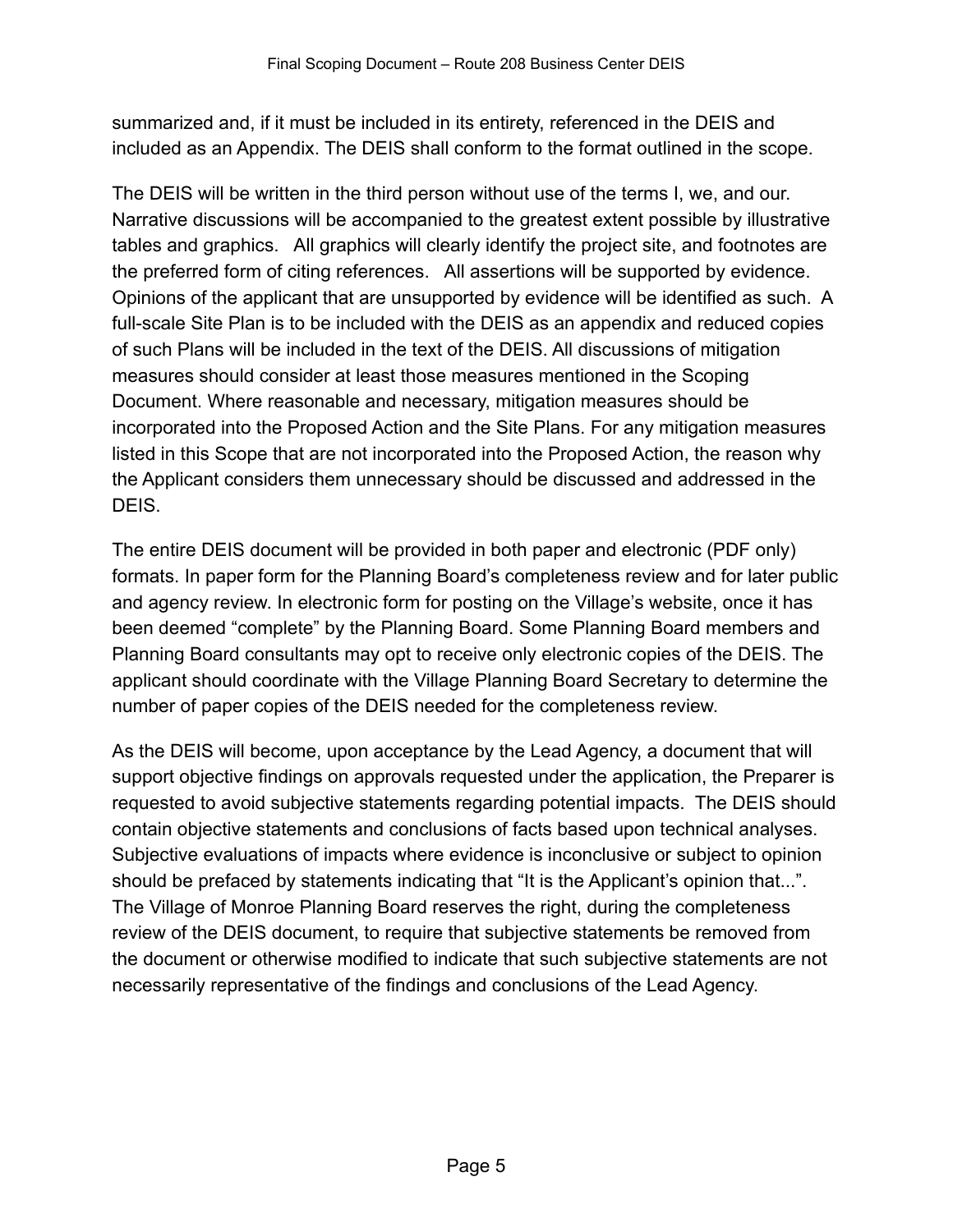# DEIS SCOPE AND CONTENT

- A. Cover Sheet. The DEIS shall begin with a cover sheet identifying the following and conforming to 6 NYCRR 617.9(b)-(3):
	- 1. This is a Draft Environmental Impact Statement
	- 2. Date Submitted for completeness review.
	- 3. The name and location of the project.
	- 4. The Village of Monroe Planning Board is acting as the Lead Agency for the Project with the name and contact information of a person at the Agency to be contacted for information.
	- 5. The name and address of the Project Sponsor, and the name and telephone number of a contact person representing the Sponsor.
	- 6. The name and address of any preparer(s) of any portion of the DEIS and the name and telephone number of a contact person representing the preparer.
	- 7. Date of acceptance of the DEIS and date of SEQR public hearing (to be inserted at a later date).
	- 8. The deadline by which comments on the DEIS are due (to be inserted at a later date).
	- 9. A list of all Consultants involved with the project with associated names, addresses, telephone numbers and project responsibilities.
	- 10.Table of Contents: The DEIS will include a table of contents identifying major sections and subsections of the document including a list of figures, tables, appendix items, any items submitted under separate cover, and a list of any additional DEIS volumes, if any.
	- 11. Environmental impact issues for which the applicant submitted plans and data, all SEQR documents (including Full Environmental Assessment Form, Positive Declaration/Circulation Notice, Final Scoping Document, technical letters from involved and interested agencies) proposed mitigation measures, and correspondence prior to the Planning Board's Positive Declaration, will be resubmitted in the DEIS as an Appendix. Summaries of the materials or reference to them will be included in the DEIS to provide a complete record of all environmental review issues and their consideration.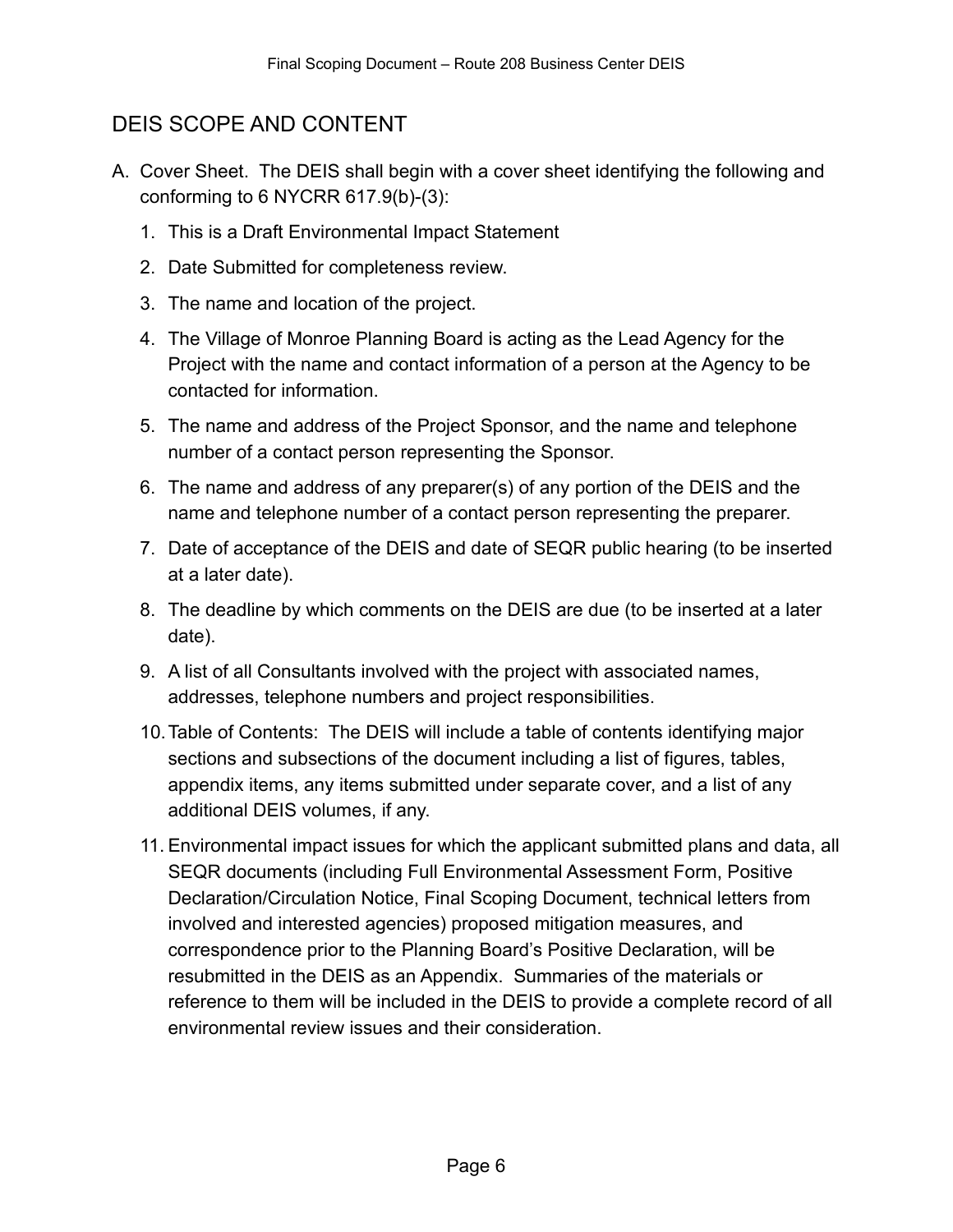# SECTION 1: SUMMARY OF DEIS

The DEIS shall include a summary. The summary will only include information found elsewhere in the body of the DEIS but at a minimum shall include:

- A. A brief description of the action.
- B. A list of Involved Agencies with required approvals and permits.
- C. A brief description of the existing conditions, anticipated impacts, and proposed mitigation measures for each impact discussed in the DEIS. The presentation and format will be simple and concise.
- D. A brief description of the project alternatives considered in the DEIS. A comparative assessment of the beneficial and adverse impacts of the alternatives, relative to each issue identified in the Final Scoping Document, will be provided. A chart comparing project alternatives and their impacts by topic, e.g. wastewater demand, traffic, noise, and so on will be provided.

# SECTION 2: DESCRIPTION OF PROPOSED ACTION

Section 2 of the DEIS will provide a description of the project site and its location together with a description of the proposed project. The history of the SEQRA process to date will describe relevant dates such as establishing Lead Agency and the date of adoption of the Positive Declaration. All SEQR documents (including the Full Environmental Assessment Form, Positive Declaration/Circulation Notice, Final Scoping Document, technical letters from involved and interested agencies, letters from the public, and correspondence prior to the Planning Board's Positive Declaration, will be resubmitted in the DEIS as an Appendix. Summaries of the materials or reference to them will be included in the DEIS to provide a complete record of all environmental review concerns identified to date. This section will also discuss the objectives of the project sponsor and a description of required approvals, reviews, and permits. The DEIS shall include the following information:

- A. Introduction: The introduction will provide a description of the purpose of the Draft Environmental Impact Statement including a statement of the steps in the SEQRA process as it relates to the project.
- B. Site Description: The site description will include the following: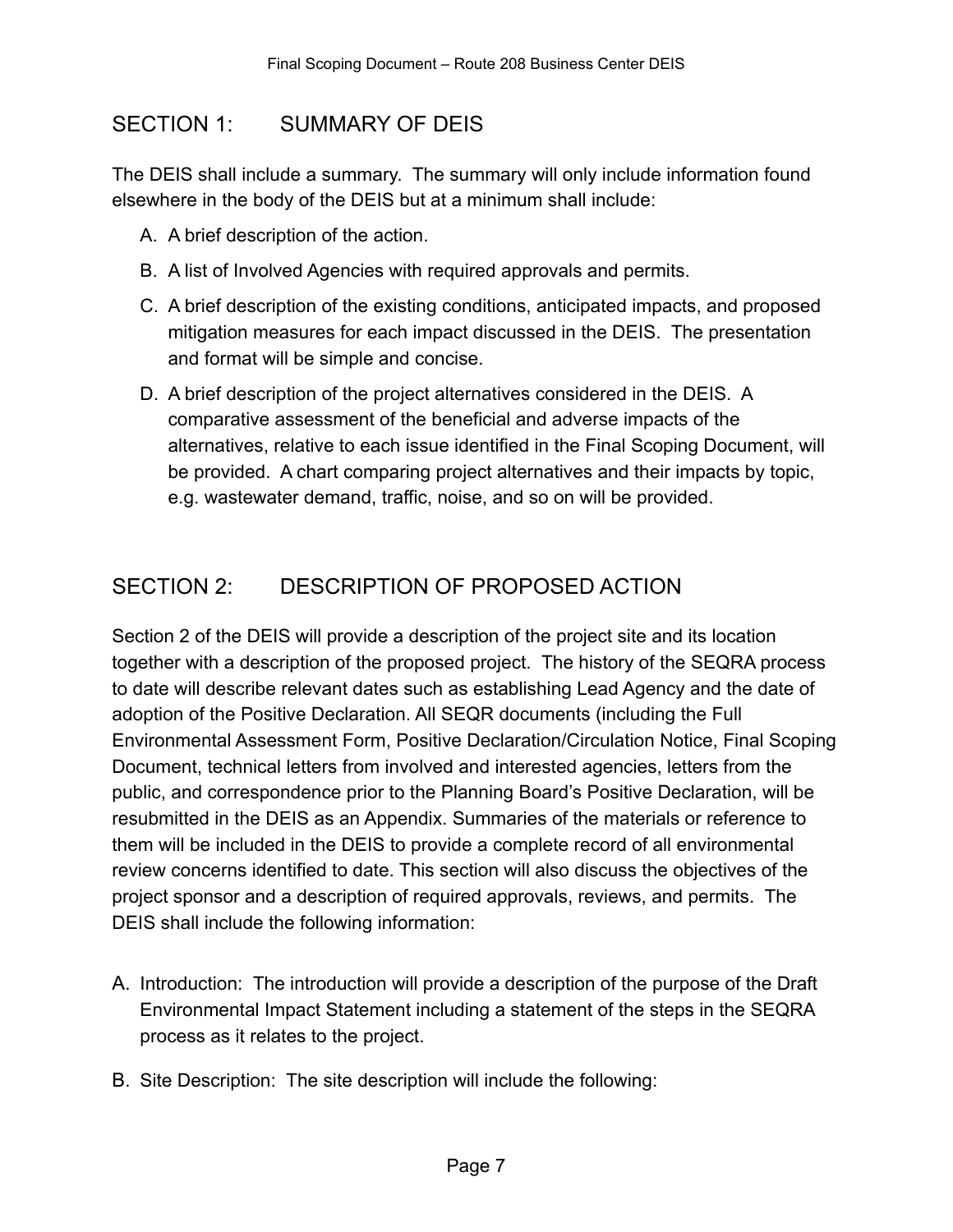- 1. Precise location, size, zoning and tax lot number(s) for the parcel. The Site Description will include existing zoning districts abutting the site and the proposed use as listed in the Village of Monroe Zoning Law's Table of District Uses and Bulk Regulations. Include a table that illustrates the project's conformity with the Zoning Law's Table. Provide a narrative discussion of the project's conformity with the Zoning Law's proposed use classification, given the Zoning Board of Appeal's July 14, 2020 interpretation the project is not a Shopping Center.
- 2. Description and map demonstrating the existing character of the site and surrounding area within a quarter mile of the project. This shall include natural features such as waterbodies, woodlands or other significant features, as well as prominent nearby land use characteristics such as residential uses, parkland and commercial uses in the surrounding area.
- 3. Brief history of former uses of the site. Provide and summarize any Environmental Site Assessment that has been conducted for the property.
- 4. An identification of the exact dimensions of the property through a survey prepared by a licensed land surveyor, including any easements, rights-of-way, restrictions or other legal devices affecting the subject property's development potential. Deeds shall be provided in the appendix.
- 5. Discuss land uses in the immediate vicinity of the site (¼ mile) and the relationship of the project site to those uses.
- 6. Discuss any proposed public rights of way improvements necessary for the project to move forward including the expected timing of construction as well as funding.
- 7. Describe the proposed structures including building dimensions, number of stories, sizes in square footage, scale, and massing in relation to the Zoning District and surrounding land uses. Include proposed building elevations.
- C. Project Description: The Section shall include a description of the project and its potential impacts as identified in "Section 3" herein. Any alternatives considered shall be discussed.
- D. Description of the infrastructure serving the project site and/or its immediate environs including site access and the road network in the area. Availability of utility infrastructure (water, sewer, electric and gas) will be described.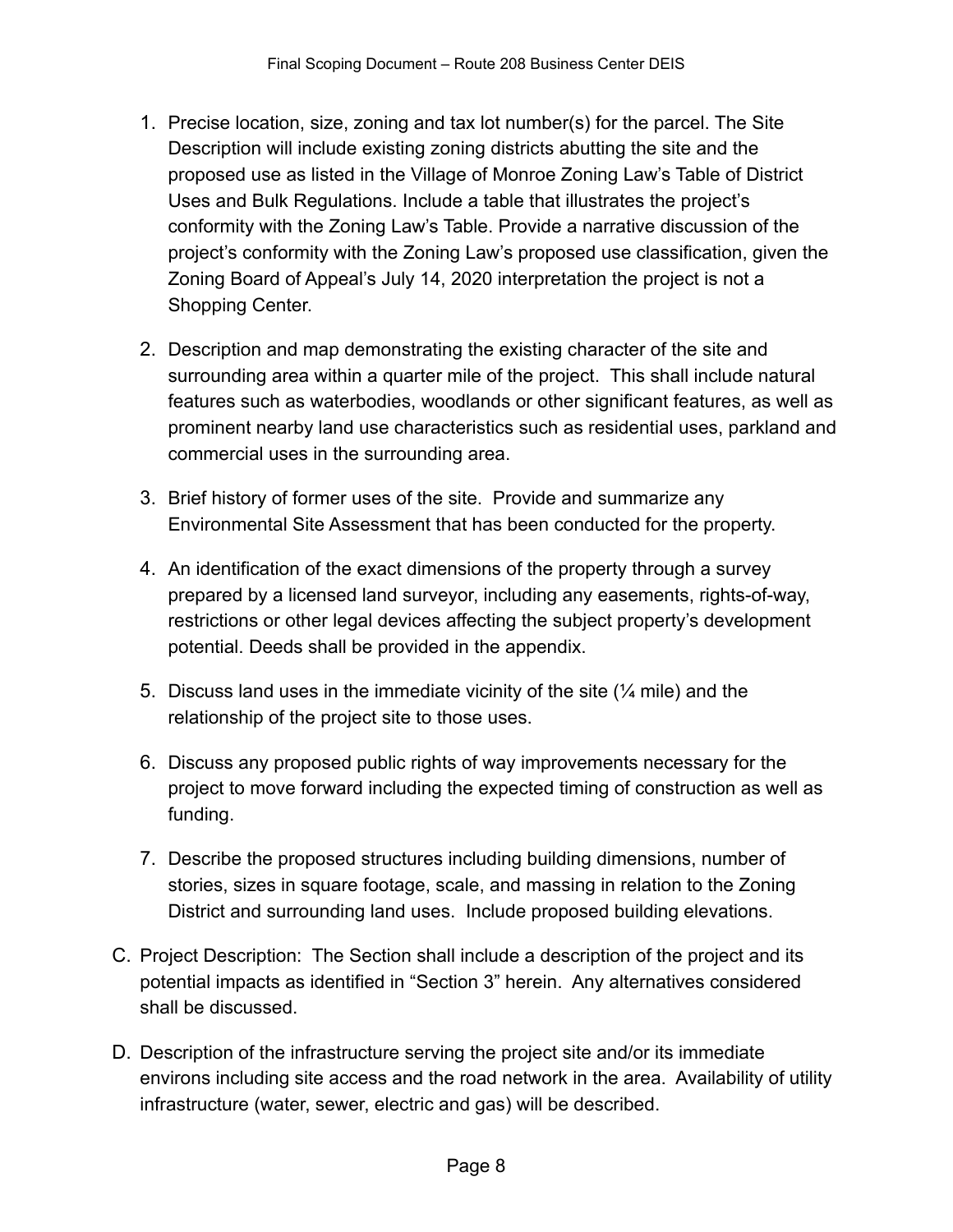- E. Site Plan. A description of the proposed Site Plan's conformity to the Village Zoning Law will be presented in narrative and graphic forms. This will include a written and detailed description of the proposed action, including the proposed use, all proposed project components and site amenities, and all information required by the Village of Monroe Zoning Law, including, but not limited to:
	- Size and placement of the structure in relation required setbacks
	- Lot coverage
	- Proposed use of the structure
	- Proposed parking areas
	- Proposed loading areas
	- Lighting and Landscaping
	- Site grading
	- Refuse collection
	- Vehicular circulation system
	- Access and egress onto local roads including turning radii for deliveries and location of all proposed storage outside of the proposed building
	- Pedestrian and bicycle circulation and amenities such as sidewalks, bike racks and signage associated with such amenities and provide a description of access to nearby sidewalks and trails including those used for both walking and biking.
	- Architectural floor plans and renderings
	- Conformance with the Village's Site Plan criteria
	- Parking spaces that will include electric vehicle charging stations along with signage and graphic examples of their appearance
	- Identify if future tenants include plans for a kitchen or other arrangements for food services on the site
	- Identify if variances are needed.
- F. Utilities. This section will include a summary of the project's plans for water supply, sewage disposal, stormwater facilities and drainage and all other utilities, including but not limited to gas and electric, as needed.
- G. Objectives of Project Sponsor. The objectives of the project sponsor will be clearly stated.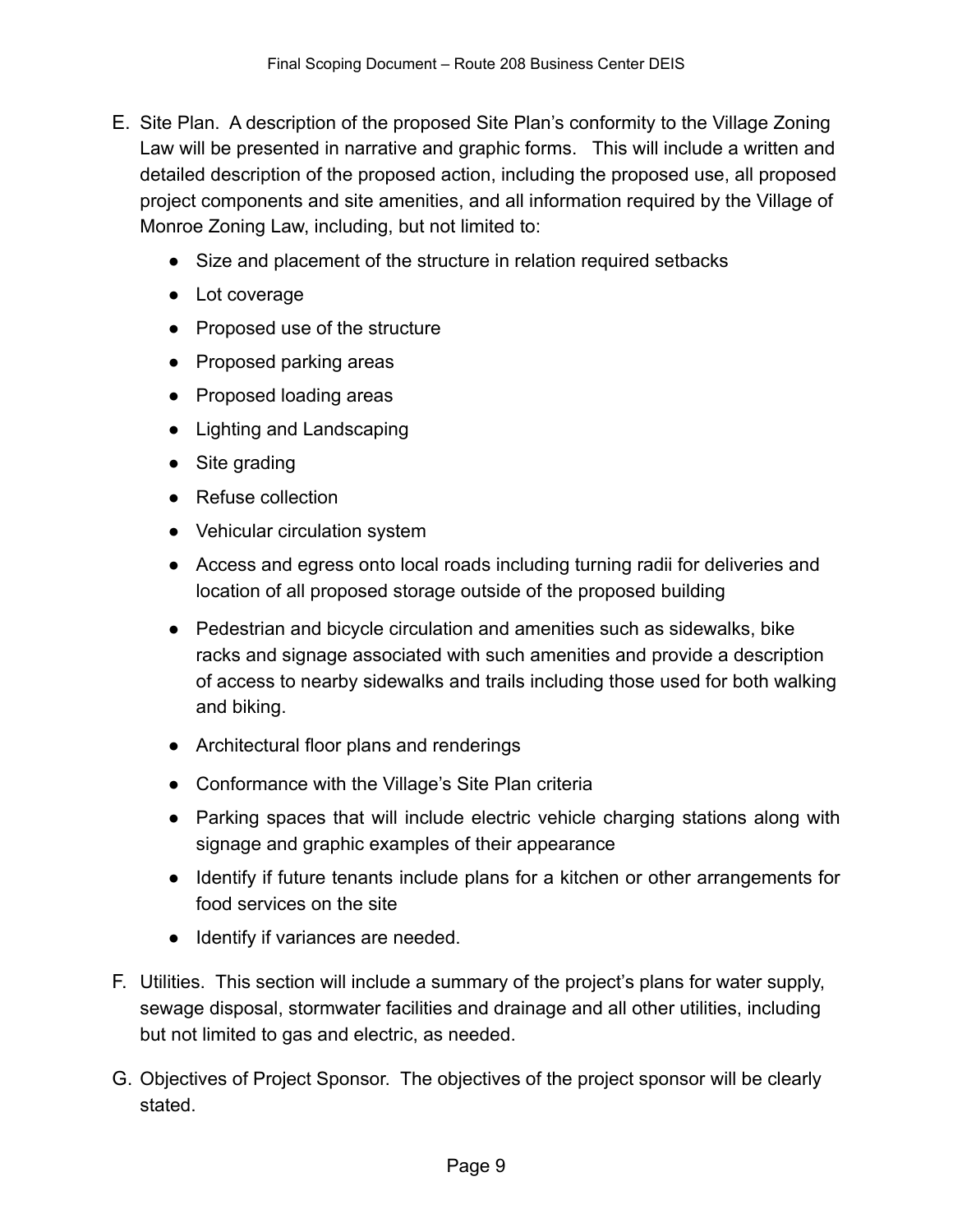- H. Project Purpose, Need and Benefits. The public need for the proposed action, including its social and economic benefits to the community, will be provided.The size, scale, and potential market for the proposed project will be identified and discussed. Identify whether payments in lieu of taxes (PILOT) or other tax exemptions are being sought.
- I. Construction. This section will include a discussion of:
	- 1. Expected year of project completion
	- 2. Construction periods and phasing and discussion of anticipated duration, the start and completion of key milestone tasks such as site clearing, grading, building construction, utilities, and site amenities
	- 3. Environmental protective measures such as stormwater pollution prevention and soil erosion and sediment control
	- 4. Hours and days of the week when construction operations will occur
	- 5. Construction access and staging and areas for material handling and storage
	- 6. Identify the total area of site disturbance. Identify the proposed impervious surface area (roofs, driveways, parking, etc.). Include areas of "banked" parking that may be landscaped initially but paved in the future if the proposed parking proves to be insufficient to accommodate demand. Include a discussion of shared parking with adjoining uses with developed parking areas.
	- 7. Description of natural areas and areas of the site to remain undisturbed (if any) along with proposed protection mechanisms for remaining undisturbed in the future. If the proposed site development is the maximum allowable under the Zoning Law, then provide a statement to that effect.
	- 8. Discuss potential for blasting and excavation of rock. Discuss potential for rock crushing and impacts associated with vibration and noise (if applicable).
	- 9. Discuss solid waste generated during construction.
- J. Operations. This section will include descriptions of:
	- 1. The proposed use of facility including the nature/type of retail store(s) and number of tenants, along with common area use.
	- 2. Anticipated hours of construction operations and post construction operation including tenant hours of operation and whether any tenants will operate 24 hours of the day.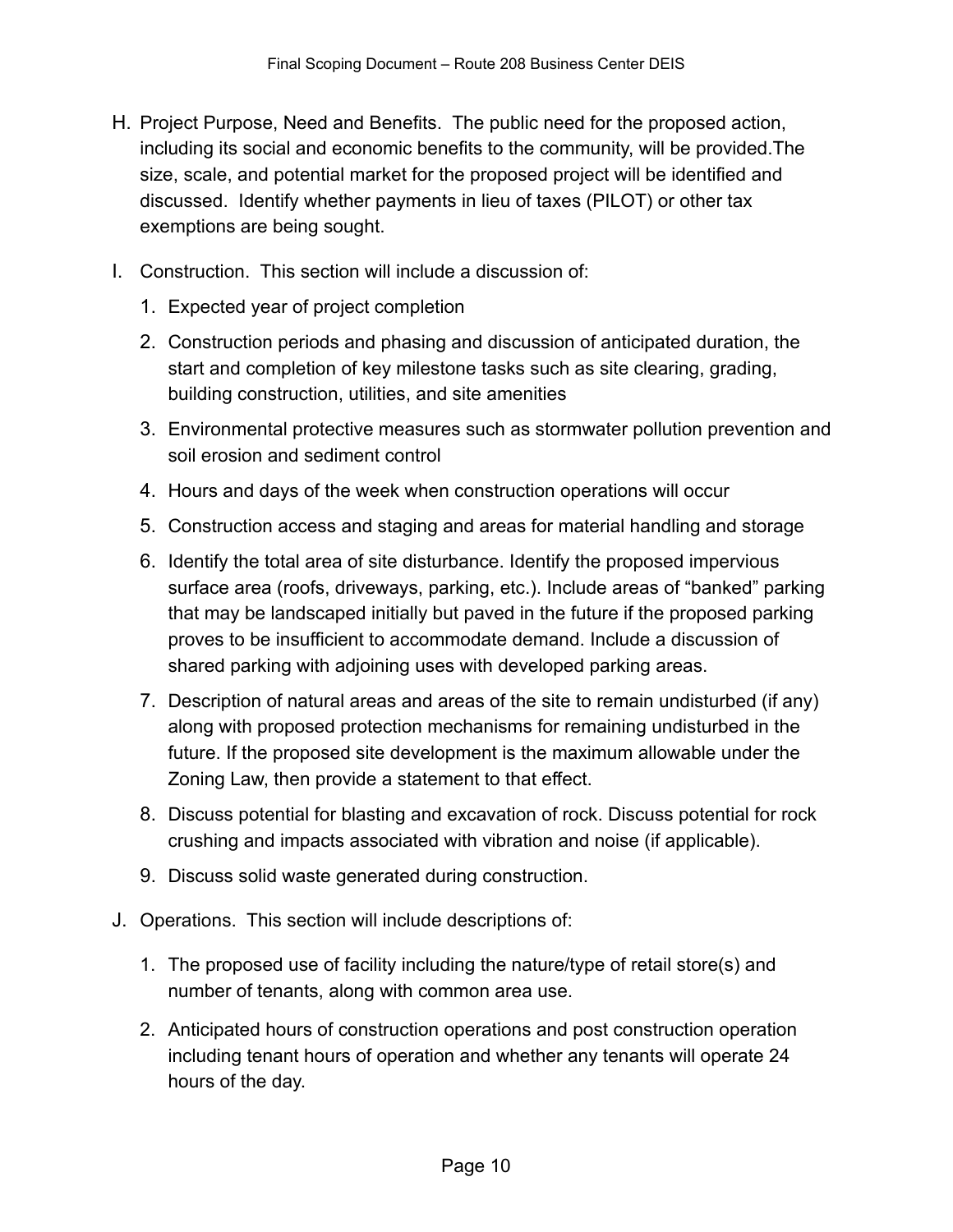K. Involved and Interested Agencies and Required Approvals: List all required or requested approvals and the associated involved agencies that have permitting or approval authority. Also list Interested Agencies, which are those agencies that have expressed, or are likely to have, an interest in the project but who have no permitting or approval authority. Both Interested and Involved Agencies will receive copies of the DEIS as follows:

#### **Interested and Involved Agencies include: Agency Involved / Interested Approval Required** Village of Monroe Planning Board (Lead Agency) 7 Stage Road Monroe, NY 10950 Involved Planning Board Approval Site Plan/Special Permit Village of Monroe Village Board 7 Stage Road Monroe, NY 10950 Involved Gilbert Street Improvements / Right-of-Way Dedication Village of Monroe Zoning Board of Appeals 7 Stage Road Monroe, NY 10950 Involved Interpretation of Designation as Shopping Center (Complete July 14, 2020) Village of Monroe Water Dept. 7 Stage Road Monroe, NY 10950 Involved Water Service Application Monroe Joint Fire District 406 North Main Street Monroe, New York 10950 Involved Fire District Boundary Town of Monroe Town Board 1465 Orange Turnpike Monroe, NY 10950 Involved Drainage Improvements - Maintenance Easement Agreement Compliance with Town of Monroe Code (§46) Town of Monroe Planning Board 1465 Orange Turnpike Monroe, NY 10950 Involved Site Plan for Drainage **Improvements** Orange County Dept. of Planning 1887 County Building 124 Main Street Goshen, NY 10924 Involved GML 239 Review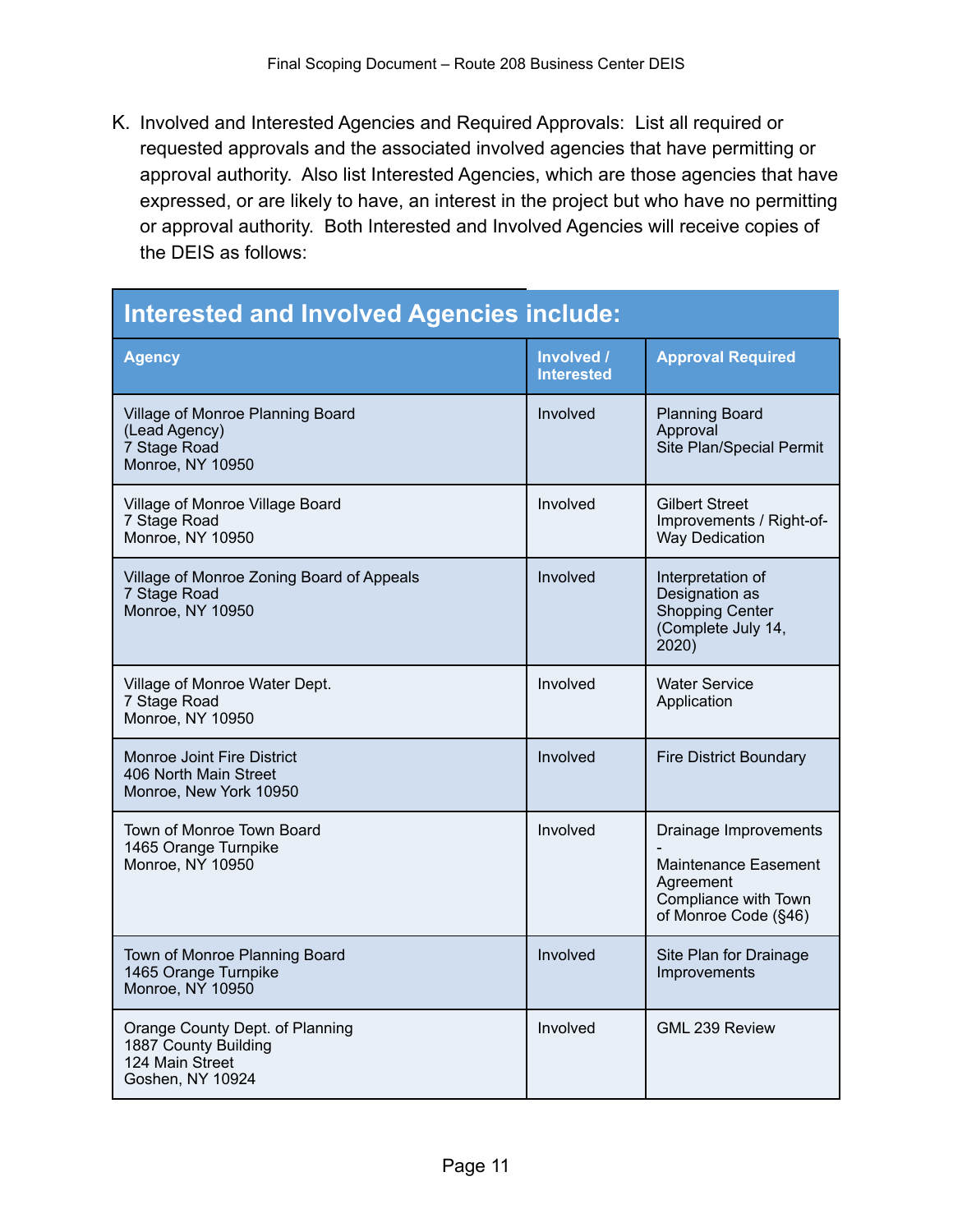| Orange County Sewer District #1<br>OC DPW Division of Environmental Facilities<br>2455-2459 Route 17M<br>PO Box 637<br>Goshen, NY 10924               | Involved   | <b>Lateral Connection</b>                                          |
|-------------------------------------------------------------------------------------------------------------------------------------------------------|------------|--------------------------------------------------------------------|
| NYS Dept. of Transportation<br>Regional Permit Coordinator<br>4 Burnett Blvd.<br>Poughkeepsie, NY 12603                                               | Involved   | Entrance/Road<br>Improvements                                      |
| NYS Dept. of Transportation<br>Permit Engineer - Residency 8-5<br>3233 Route 6<br>Middletown, NY 10940                                                | Involved   | Entrance/Road<br>Improvements                                      |
| NYS Dept. of Environmental Conservation<br>21 South Putt Corner Rd.<br>New Paltz, NY 12561                                                            | Involved   | <b>SPDES General Permit</b><br>for Stormwater<br><b>Discharges</b> |
| NYS Office of Parks, Recreation & Historic<br>Preservation<br><b>Field Services Bureau-Peebles Island</b><br>P.O. Box 189<br>Waterford, NY 12188-0189 | Involved   | Determination on<br>Historic/Cultural<br><b>Resources</b>          |
| Village of Monroe Department of Public Works<br>124 Maple Ave<br>Monroe, NY 10950                                                                     | Involved   | <b>Gilbert Street</b><br>Improvements                              |
| Orange County Department of Health<br>124 Main St #3,<br>Goshen, NY 10924                                                                             | Interested | Not Applicable                                                     |
| Orange County Department of Public Works<br>P.O. Box 637<br>Goshen, NY 10924                                                                          | Interested | Not Applicable                                                     |
| Village of Kiryas Joel<br>51 Forest Road<br>P.O. Box 56<br>Suite 340<br>Monroe, NY 10950                                                              | Interested | Not Applicable                                                     |
| Town of Palm Tree<br>Village Hall, 51 Forest Rd Ste 340,<br>Monroe, NY 10950                                                                          | Interested | Not Applicable                                                     |
| Army Corps of Engineers<br>130 W Kingsbridge Rd,<br><b>Bronx, NY 10468</b>                                                                            | Interested | Not Applicable                                                     |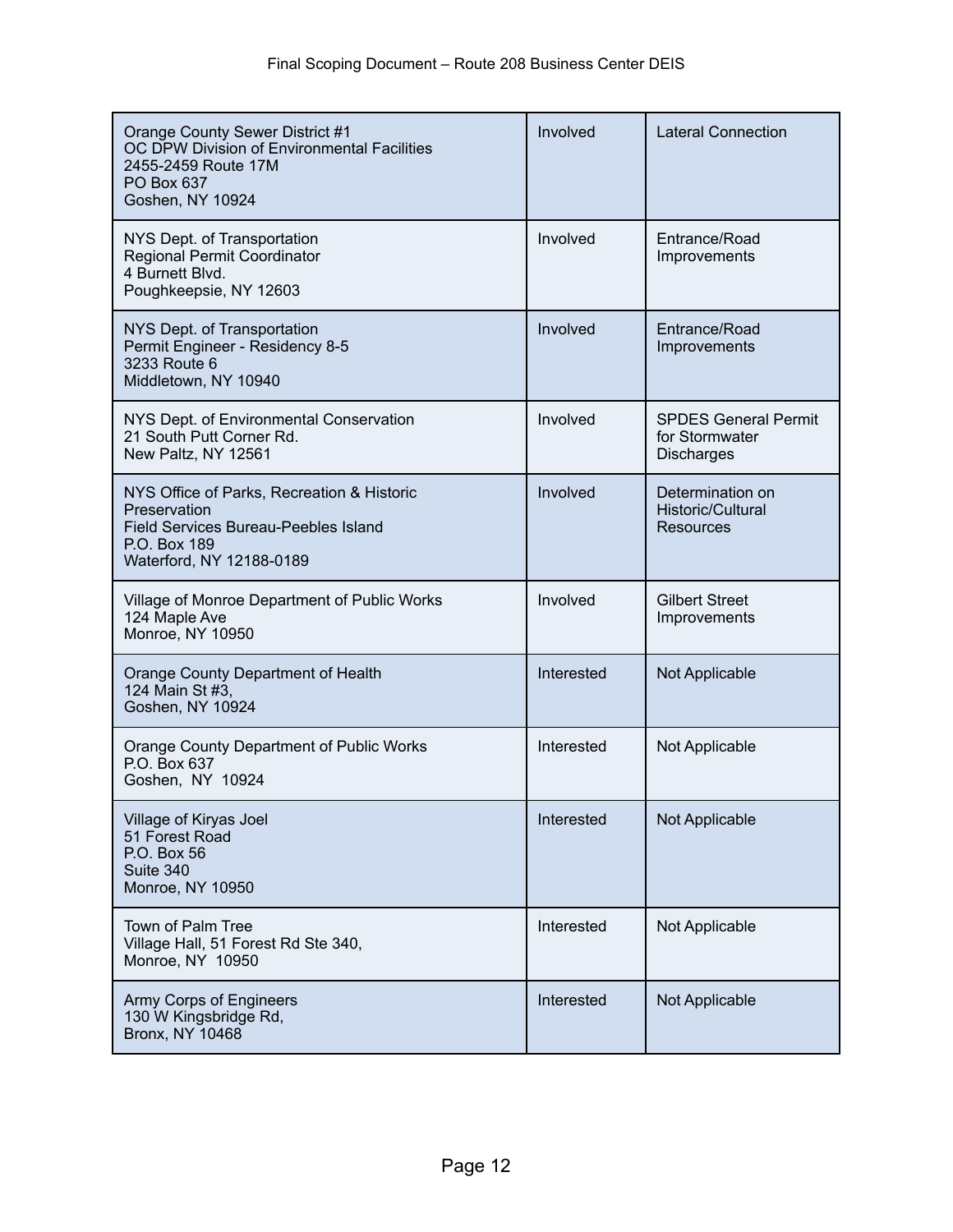| Monroe Police Department<br>104 stage Road<br>Monroe, NY 10950 | Interested | Not Applicable |
|----------------------------------------------------------------|------------|----------------|
| Monroe Volunteer Ambulance<br>PO Box 841<br>Monroe, NY 10949   | Interested | Not Applicable |

# SECTION 3: ENVIRONMENTAL SETTING: EXISTING CONDITIONS, ANTICIPATED IMPACTS AND PROPOSED MITIGATION

This section of the DEIS will identify the existing environmental conditions, potential impacts of the action, and proposed mitigation measures for each of the major issues identified in this Draft Scoping Document. The format or organization of this section will include the following subsection headings for each topic:

- Existing Environmental Setting
- Potential Environmental Impacts
- Proposed Mitigation Measures

Sections 3 will evaluate the potential significant adverse impacts to both natural and human resources resulting from the proposed 208 Business Center project including cumulative impacts and secondary effects. Cumulative impact analysis will address any other pending or recently approved projects in the immediate vicinity of the proposed project.

This evaluation will be objective and will constitute disclosure of both quantitative and qualitative information. Adverse impacts that cannot be mitigated will be specifically identified, the magnitude of those impacts will be evaluated and such impacts will be specifically identified in Section 4, Unavoidable Adverse Impacts.

A. Topography, Soils and Geology

Surface and subsurface soil and rock conditions on the site will be described. Associated impacts to these features will be discussed. Specify whether blasting is anticipated. Any constraints imposed by soils, geology, and topographic conditions will be discussed.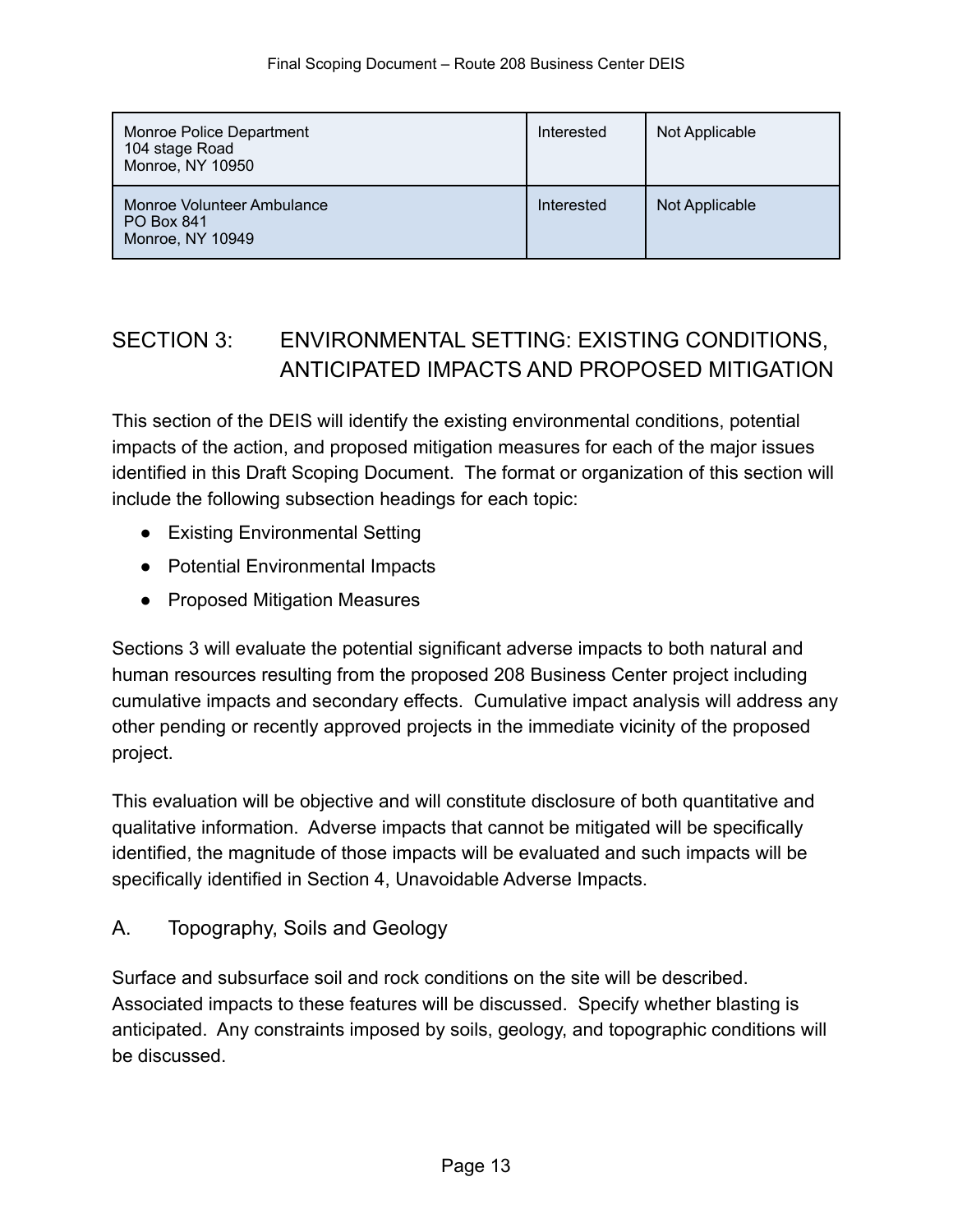# *EXISTING SETTING*

This section will include:

- Identification of the existing on-site soils according to the NRCS Orange County Soil Survey.
- Table of on-site soils identifying construction limitations and structural characteristics, permeability, depth to bedrock, and seasonal high water table for each soil.
- Identification of existing rock outcrops, if any.
- Identification of existing on-site slopes ranging from 0 -15%, 15 25% and greater than 25%, if any.
- Identification of unusual geologic conditions including mapping of such areas onsite, in any.
- Maps illustrating soil types, topography, and slopes shall be provided.

# *POTENTIAL IMPACTS*

This section will include the following items:

- The proposed grading plan will be provided.
- Provide a geotechnical analysis and include in the appendix.
- Identification of rock and soil removal (if any), including the need for blasting. In the event that blasting may be necessary, areas of possible blasting and material quantities will be provided.
- Slopes analysis identifying the amount of disturbance within each slope category.
- A discussion of potential soil erosion and changes in drainage patterns. Discuss potential soil erosion during and after construction and mitigation to control stormwater runoff and erosion during construction. Discuss impacts of soil erosion on wetlands/waterbodies and watercourses and address thermal impacts.
- Discuss potential phasing to limit the total areas disturbed at any one time.
- Discuss the need for retaining walls.
- DEIS will include a cut and fill analysis and plan that will identify the volumes to be imported and /or exported to site. A soils disposition plan identifying volume of trucks and routes taken for final deposition and disposal will also be included.
- Discuss DEC's Mined Land Reclamation Regulations and applicability to project.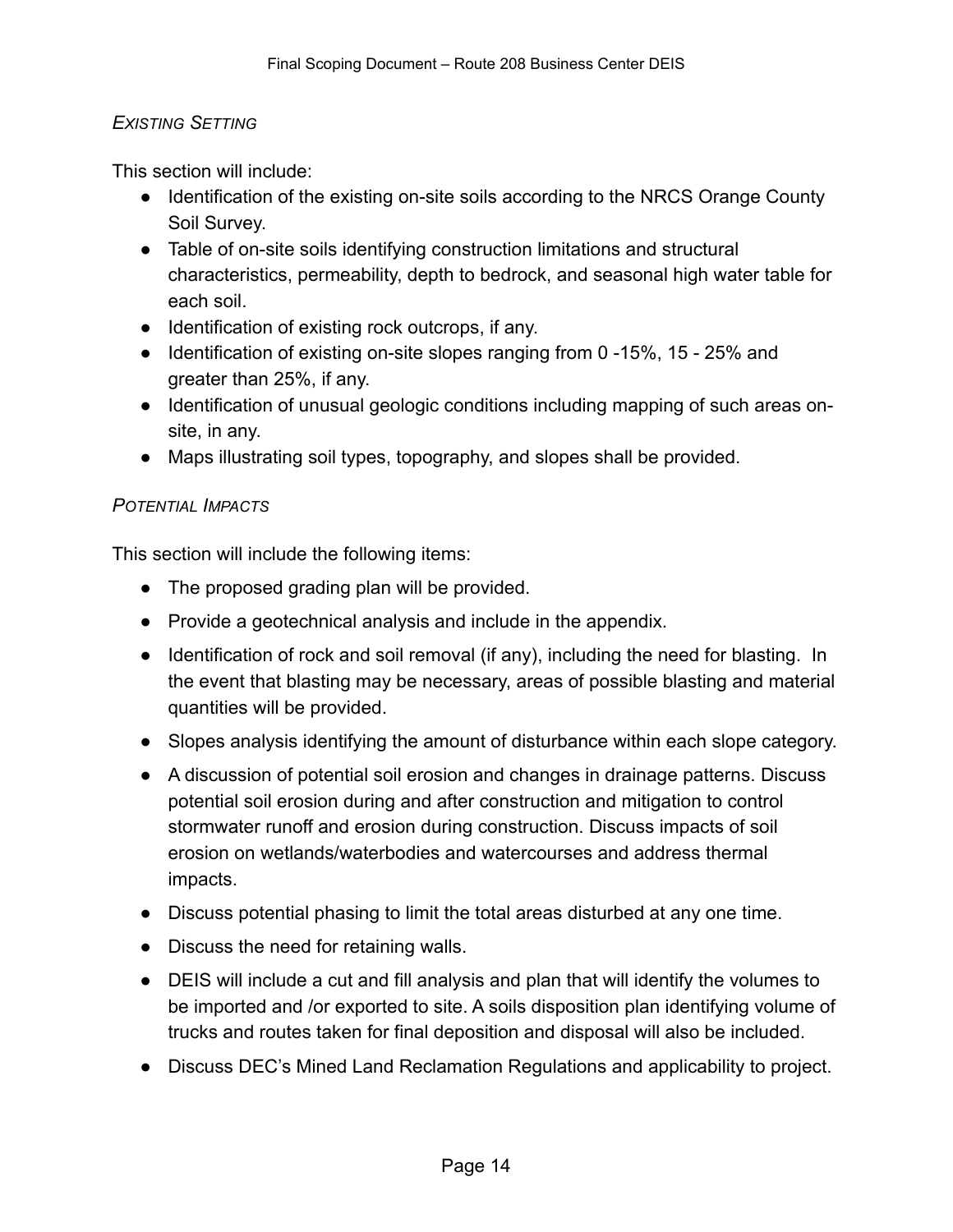# *PROPOSED MITIGATION MEASURES*

- Discussion of a blasting plan, if needed, including blasting methods and minimization, a blast monitoring and safety plan, notification procedures and compliance with Code requirements for blasting, and measures to be implemented to protect existing structures. Protocols will be provided in accordance with state and local regulations.
- Discuss disposal of excavated materials as required by regulatory agencies.
- Discuss imported fill, source of and testing for contaminated soils. Fill shall be tested for protection of ecological resources per 6 NYCRR 375-6.8(b).
- Discuss measures for controlling shear failure and settlement.
- Discuss procedures for controlling dust.
- Address additional mitigation measures, which may be identified during the EIS studies and analysis.
- If required, discuss permitting for Mined Land Reclamation as required by the DEC.
- Identify party responsible to implement and/or finance each mitigation measure.
- Discussion of the Erosion and Sediment Control Plan, designed to be in conformance with DEC's *SPDES General Permit for Stormwater Discharges from Construction Activities,* to be implemented during the development of the site.
- Discussion of Best Management Practices.
- The waters that flow through Orange and Rockland Lake are already designated by the State DEC as having a Stream Condition Index rating of a "Low Condition" of "0" on a rating of "0 to 4." Stormwater is proposed to discharge to Orange and Rockland Lake. Identify what additional measures will be undertaken to ensure its water quality is not further degraded.
- Discuss minimization of impervious surfaces to help protect groundwater recharge and quality as well as surface water quality and flows. Discuss feasibility of shared parking with adjoining uses with existing parking to reduce on-site parking requirements. Discuss feasibility of underground parking or other methods of reducing impervious areas.
- Include a discussion of management of groundwater during and after construction if the proposed structure will be affected by groundwater levels.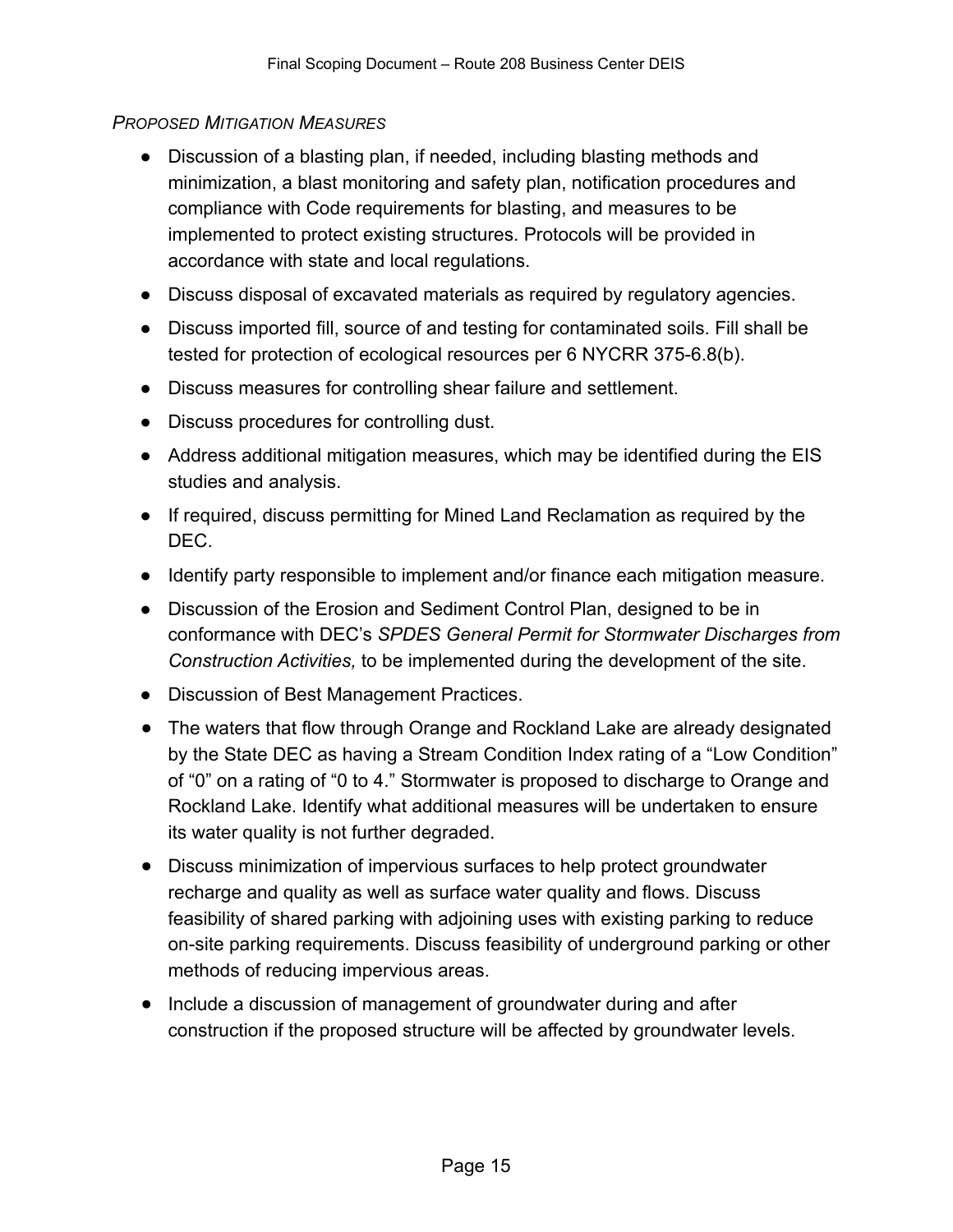# B. Wetlands & Surface Waters

This Section will evaluate the pre- and post-development conditions of surface waters, floodplains and wetlands as designated by mapping provided by the Federal Emergency Management Agency (FEMA), US Geological Survey (USGS), National Wetlands Inventory (NWI), New York State DEC, and through on-site field delineations. Off-site surface waterbodies that will be affected by the proposed project will be included together with a description from State and federal sources as appropriate.

# *EXISTING SETTING*

- **EXED** Identify, classify, and delineate on a plan all adjacent and on-site water bodies. If wetlands or other surface water bodies exist on site, they shall be delineated using accepted methodologies (e.g., Army Corps of Engineers, NYSDEC).
- Describe use of Orange and Rockland Lake for recreational purposes.
- **EXEDE SHIFF Discuss water quality testing of Orange and Rockland Lake to establish** predevelopment conditions including: dissolved oxygen content, pH, temperature, nutrient concentrations, biological and chemical oxygen demand, if warranted, for assessing environmental impact to water resources.
- **EXECT** Identification and classification of on-site and off-site water bodies that will be affected by the proposed action including a description of best uses in accordance to the State's water quality standards and classifications.
- Discuss the most current Waterbody Inventory/Priority Waterbodies List (WI/ PWL) for water quality assessment information for the waters of the Lower Hudson River Basin, as posted on the State DEC website.
- **EXECT** Identify whether the Site is located over a designated aquifer.
- **EXEDENT** Identify existing groundwater levels on the site and whether any special construction techniques will be required if high groundwater levels are identified.
- **Describe existing drainage easement and discuss restrictions.**

# *POTENTIAL IMPACTS*

■ Provide a calculation of the volume of sediment, nutrients and other pollutants that could adversely affect Orange and Rockland Lake, including both construction-related pollutants as well as pollutants that can be expected to be generated by access roads and parking lots, rooftops, and landscaping. Calculate pollutant loading for both pre-and post-development using The Simple Method (Scheuler, T. 1987. *Controlling Urban Runoff: A Practical Manual for Planning and Designing Urban BMPs*. Metropolitan Washington Council of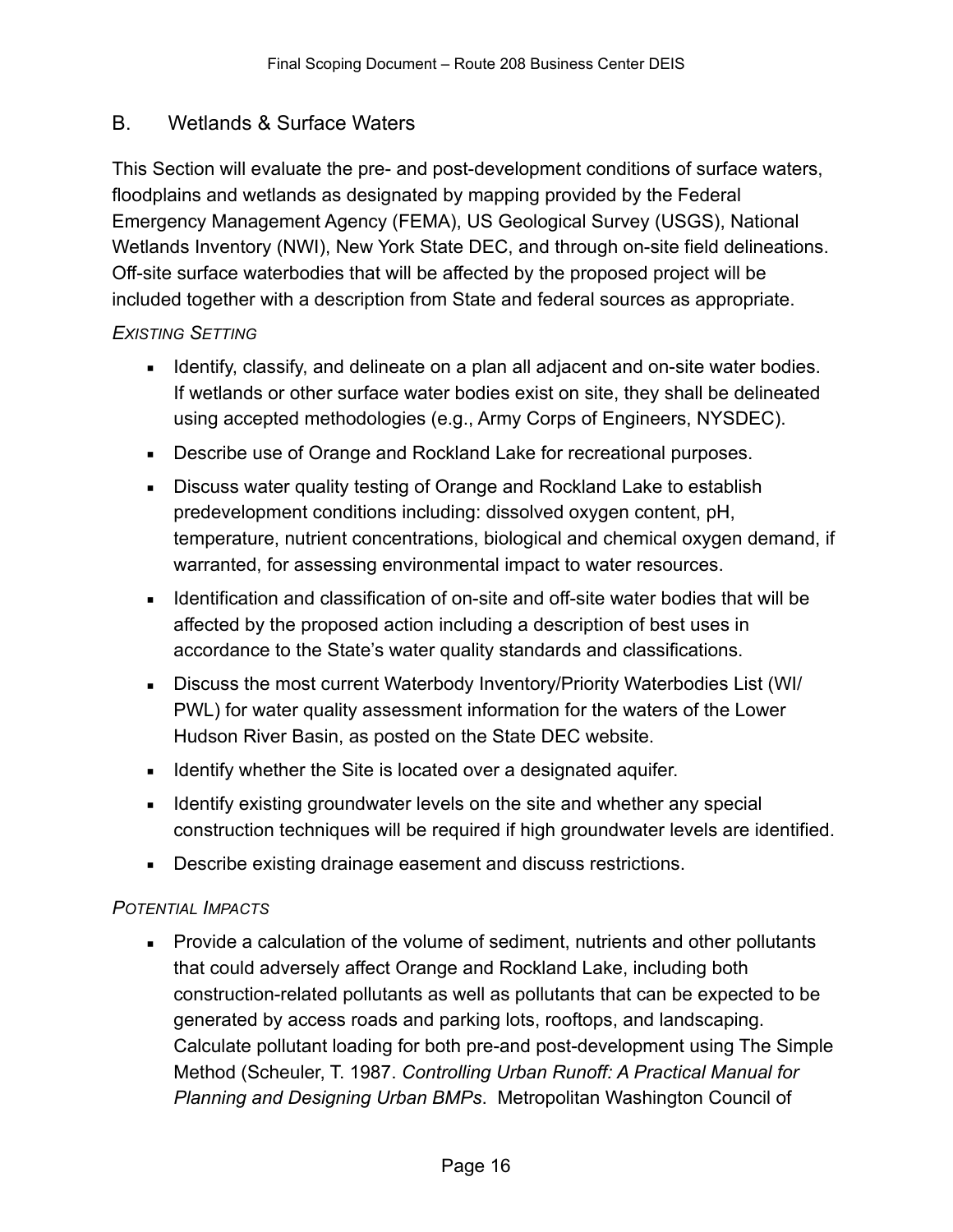governments, Washington D.C.) or a comparable professionally acceptable method.

- **EXECT** Discuss potential impacts to other adjacent and on-site water bodies identified in the existing conditions section.
- **EXECT** Identify whether any potential contaminants (such as pesticides, herbicides, deicing agents) generated during construction or operation of the action have the potential to impact surface and subsurface water resources.

# *PROPOSED MITIGATION MEASURES*

- **EXEDE SHOW DEADS IS SEX SHOW THE DISCUSS** Discuss means of protecting Orange and Rockland Lake, a Class B waterbody, from impacts associated with the project during and post-construction.
- Provide a plan for water quality testing during and post-construction to identify adverse impacts as a result of development and mitigation measures for same.
- **E** If required, a wetland mitigation plan shall be provided demonstrating compliance with 6 NYCRR § 663.5 and Army Corps of Engineers applicable Nationwide Permit.
- Identify party responsible to implement and/or finance each mitigation measure.
- Address additional mitigation measures, which may be identified during the EIS studies and analysis.

# C. Stormwater Management

# *EXISTING CONDITIONS*

- **Provide a map of the overall drainage basin area showing run-off patterns.**
- **EXEDE 25 ISS 2018 ISS 2018** Discuss and graphically describe pre-development drainage patterns and conditions.
- **EXEDENTIFY DESCRIPT DESCRIPT IS SEXT** Describe existing storms including, peak flows, and runoff volumes.
- **EXEDE STATE IS NOTE 2018 IN A 2018 The STATE IS SEX 10 FOR STATE IS SEX IS NOTE:** Department of Environmental Conservation current Stormwater Management Design Manual.
- Discuss land cover percentages and runoff coefficients used to assess existing runoff in the area.
- Describe and depict proposed study points for assessment of post versus predevelopment stormwater runoff characteristics.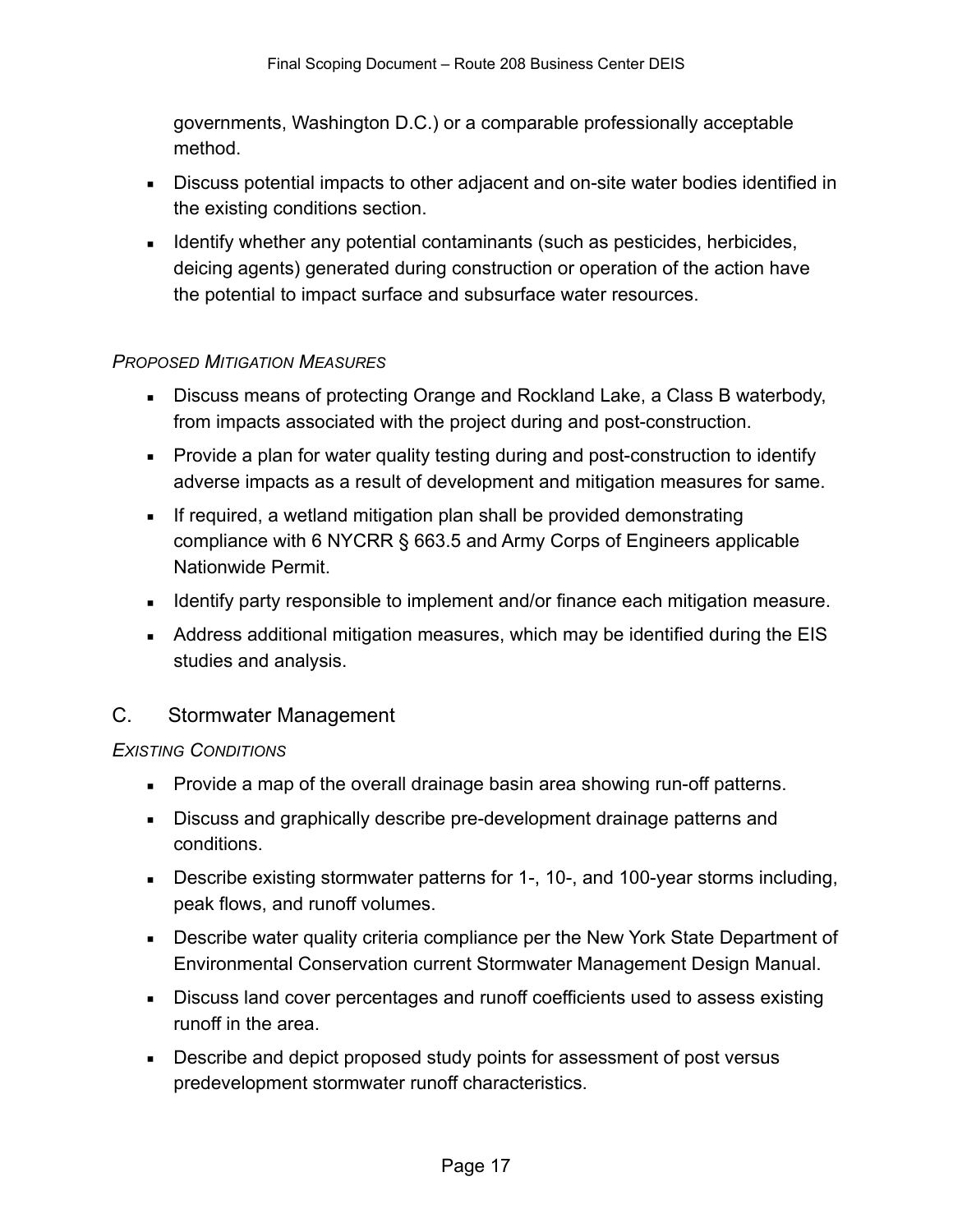#### *POTENTIAL IMPACTS*

- **EXEDE SHIFF DISCUSS ON-SITE STOREM IS 2018 THE STARK ISSUES:** Discuss on-site stormate reases proposed.
- **EXECUSE:** Discuss post-development drainage patterns and conditions.
- Discuss stormwater quality, runoff, and peak discharge rates for the 1-, 10-, and 100-year storms post-development. The ability of on- and/or off-site receiving waters to assimilate additional runoff will be evaluated.
- Compare pre- and post-development conditions.
- **EXE** Discuss potential flooding of the surrounding road network as a result of the proposed project.
- Consider impacts to stormwater quality from de-icing agents from parking areas and street runoff.
- **•** Discuss measures to ensure that stormwater from construction activities and under post-development conditions does not adversely affect downstream properties and water bodies as per the New York State Department of Environmental Conservation current Stormwater Management Design Manual.
- **EXEDENCISY DISCUSS OWNERSHIP And maintenance responsibilities of on-site stormwater** facilities.

# *PROPOSED MITIGATION MEASURES*

- **EXEDENSION DETEXA** Discussion of stormwater quality and management and implementation of Best Management Practices (BMPs). Inclusion of a Stormwater Pollution Prevention Plan (SWPPP) that addresses the requirements of the Town of Monroe, Village of Monroe, Orange County, NYSDEC and other appropriate regulatory authorities.
- **EXECUSSEE Discussion of compliance with applicable stormwater regulations.**
- **EXEDENT** Discussion of Erosion and Sediment Control Plan as it pertains to water quality.
- **EXED 1** Identify party responsible to implement and/or finance each mitigation measure.
- Describe compliance with the Village of Monroe Code requirements and with all applicable NYSDEC general permits (MS4 & construction activities).
- Address additional mitigation measures, which may be identified during the EIS studies and analysis.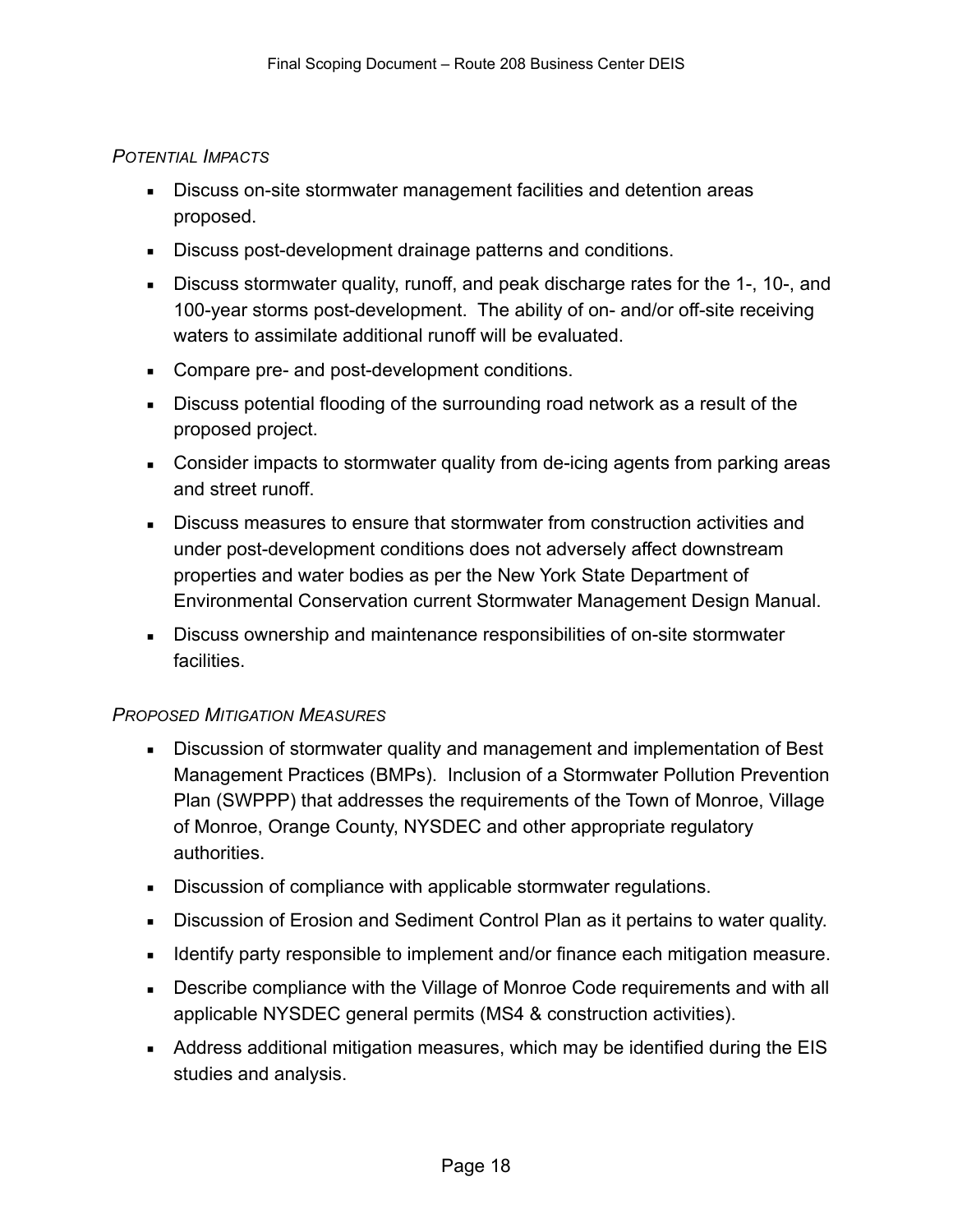- **EXEDE EXECUTE:** Discuss minimization of impervious surfaces to help protect groundwater recharge and quality as well as surface water quality and flows.
- Discuss green infrastructure/design proposed. If none proposed, discuss limitations restricting the use of such practices.

# D. Vegetation and Wildlife

# *EXISTING SETTING*

- **EXECT** Identify and evaluate the vegetative characteristics of the site and provide an inventory of the representative flora and fauna for on-site ecological communities by a qualified biologist during the spring and summer.
- **EXECUTE:** Identify resident and transient species on the site.
- **E** Identify existence of Endangered, Threatened, Special Concern, and Rare (ETR) plants and wildlife on or in the vicinity of the project site using the DEC Natural heritage Program files, direct contact with Natural heritage Program staff, review of U.S. Fish and Wildlife Service database, and a field survey conducted during appropriate times of the year. State and Federal agencies will be contacted to determine the recorded or suspected presence of threatened, endangered, or unique and rare plant and animal species on the site.
- Mapping of all significant areas of each ecological community type including the existence/absence of vernal pools will be provided.
- **EXECUTE:** Identify wetlands on the project site and adjacent properties.
- The site has been identified within a "Known Important Area for Rare Terrestrial Animals," an "Important Bat Foraging Area," and a "Significant Biodiversity Area in the Hudson River Valley." The ecological assessment of the site will describe the State designations and their significance to the proposed project site.
- Discuss the ecological importance of Orange & Rockland Lake. Describe species that use this resource as a habitat and drinking water source.

# *POTENTIAL IMPACTS*

An evaluation of potential impacts to vegetation and wildlife resulting from the proposed development will be provided with regard to potential disturbance, loss or removal, and reduction of function of existing plants and vegetative communities and habitats for wildlife species. Evaluate impacts to Endangered, Threatened, Special Concern, and Rare species. Potential impacts associated with a reduction of existing vegetative cover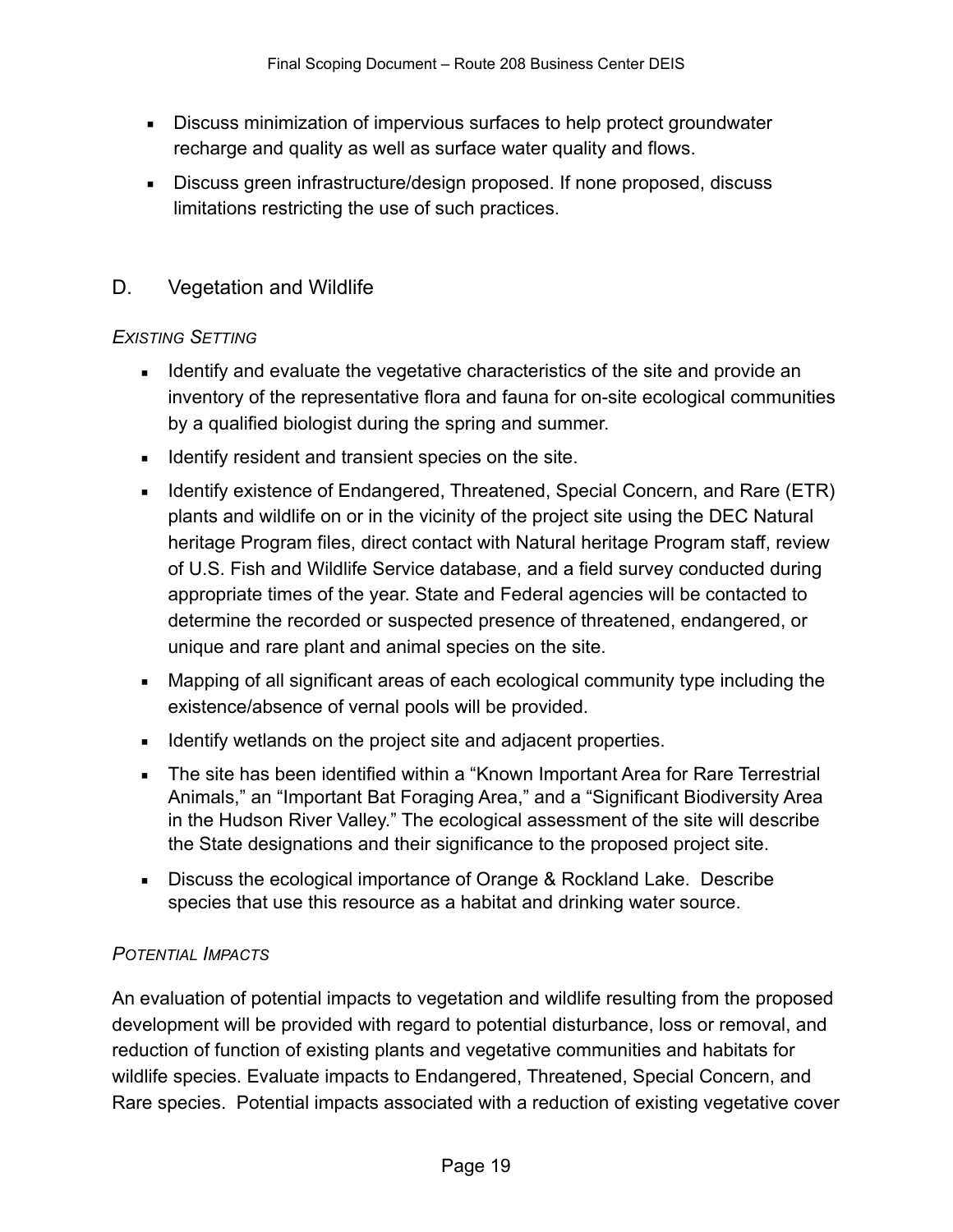and existing habitats and impacts on trees will be discussed. Include in the discussion the loss of forested areas and a "Significant Biodiversity Area" and its relationship to clean surface water for flood control, fragmentation, connectivity, stressors, and loss of habitat for wildlife. Describe how wildlife will move or disperse across the landscape once forested areas are removed. Discuss other impacts of the loss of forest resources and biodiversity. Describe tree removal including amount, type, size, and other factors as required by Section 200-32.E of the Village Zoning Law. Discuss stormwater discharge impact if any on Orange & Rockland Lake habitat and drinking water resource for animals.

# *PROPOSED MITIGATION MEASURES*

Mitigation measures will be developed to avoid or minimize project impacts as necessary. A discussion of applicable mitigation measures identified as necessary, or as required by DEC and/or U.S. Fish and Wildlife Services will be provided. Discuss or reference the discussion elsewhere in the DEIS of mitigation to minimize areas of impervious surfaces to help protect groundwater recharge and surface water quality and flows.

# E. Cultural Resources

# *EXISTING SETTING*

A Phase I Historic and Archaeological Resource Survey will be completed to evaluate the potential for historic or archaeological resources located on the site. This survey will be conducted in conformance with the procedures specified by the New York State Office of Parks, Recreation, and Historic Preservation (OPRHP). The results of the survey will be summarized in the DEIS and copies of correspondence from the OPRHP will be included in an appendix.

# *POTENTIAL IMPACTS*

An evaluation of potential impacts to historic and archaeological resources from the proposed development, if any, will be provided. If a presence of culturally sensitive areas or features on the site is identified in the Phase I Historic and Archaeological Resource Survey they will be identified and discussed. Include a map illustrating Areas of Potential Effect (APE) in the Archaeology Report. Discuss whether any part of the site is eligible for inclusion on the State and National Registers of Historic Places.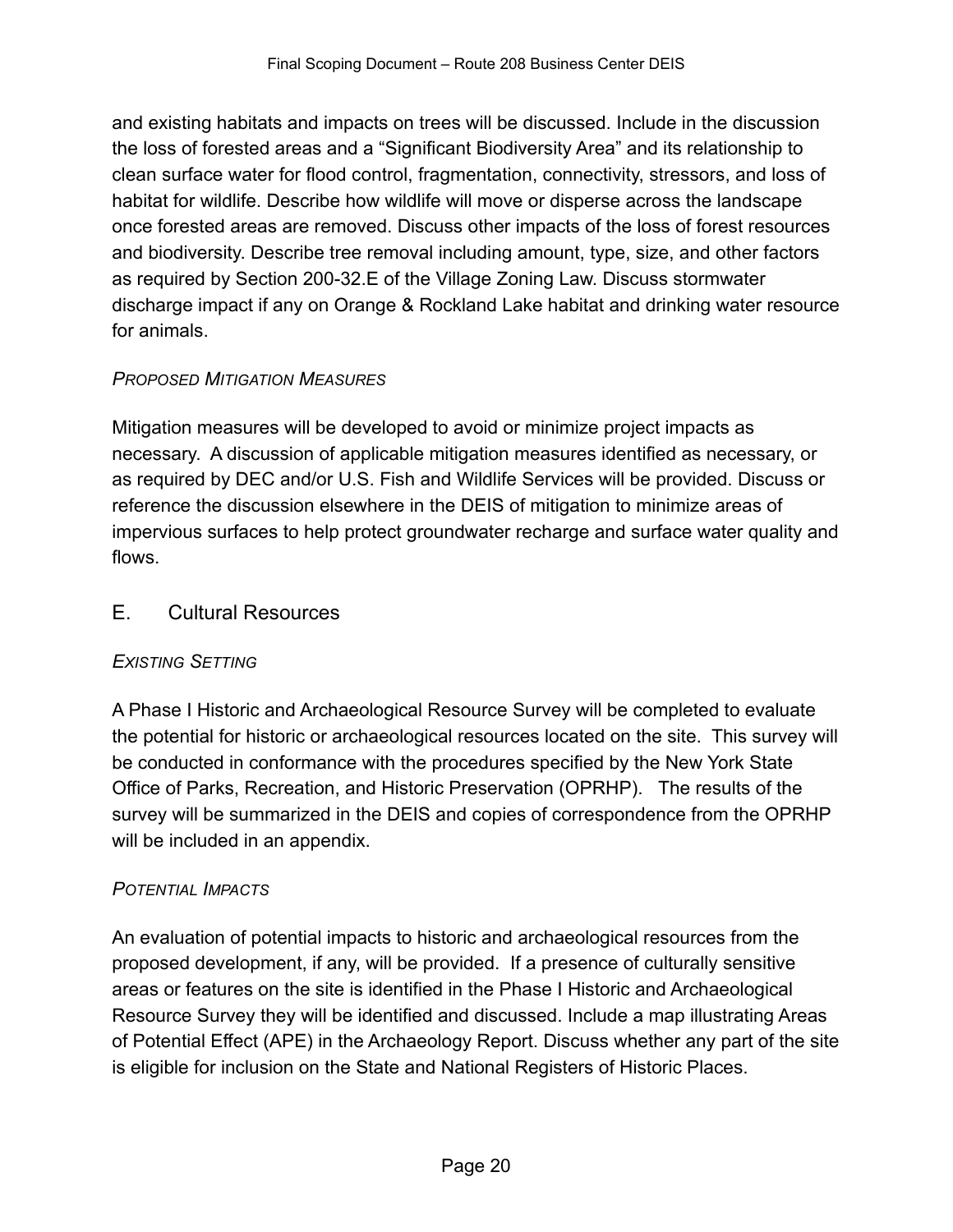Additional surveys, if recommended by the OPRHP or others, including a Phase 2 Survey, will be completed and included if required.

# *PROPOSED MITIGATION MEASURES*

A discussion of possible mitigation measures will be provided as necessary or as required by the OPRHP. Discuss whether any existing structures could be preserved or reused.

# F. Visual Resources

# *EXISTING SETTING*

This Section will provide a visual impact assessment through the use of narrative text, photographs, and landscape architectural drawings such as plans, sections, elevations, or other graphic representations of existing and proposed conditions. This Section will also describe the visual character of the neighborhood and the visual relationship between the project site and the surrounding area, particularly with respect to the adjacent Orange & Rockland Park.

The areas from which the site will be visible will be defined. The analysis will use the methodology described in the DEC publication entitled *Assessing and Mitigating Visual Impacts* (see Program Policy DEP-00-2, July 31, 2000). Visual conditions are to include:

- **EXECUTE:** A discussion of the elements that contribute to the visual character of the project site will be provided. Photographs of the site from at least four locations, as approved by the Village of Monroe Planning Board, will be provided.
- A description of the project's visibility from Orange & Rockland Park.
- A description of the project's visibility from NYS Route 208 at the proposed project entrance.
- A description of the project's visibility from Gilbert Street at the proposed project entrance.
- A description of the project's visibility from the YMCA facility.
- An analysis of topography in a 1,500-ft radius from the project site to identify special areas of concern for which the project may be visible that should be evaluated. The analysis should include a balloon test.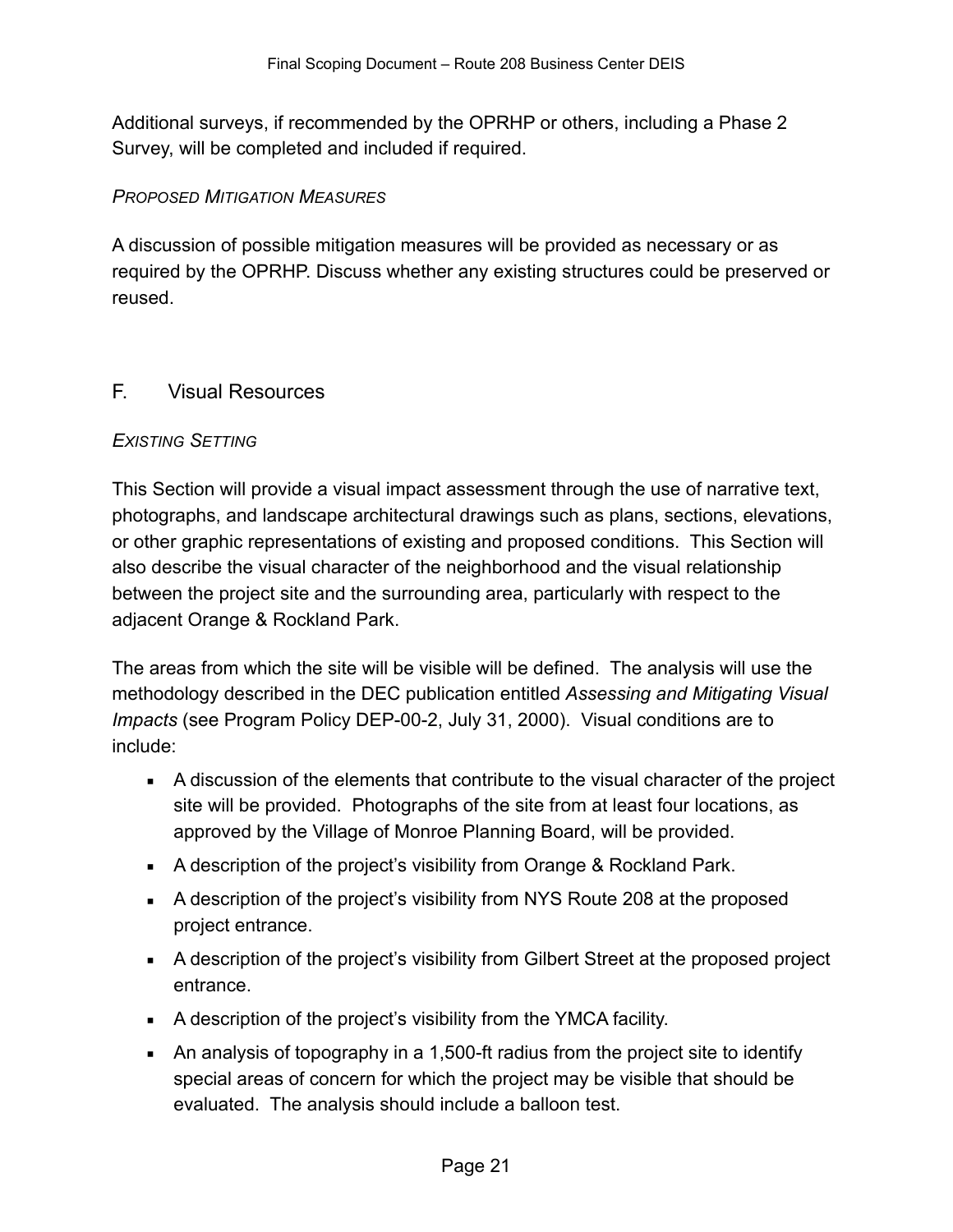# *POTENTIAL IMPACTS*

The analysis will address existing site conditions that contribute to the visual quality of the site, its surrounding environment. The change and impact of the proposed project on the existing visual character of the area will be discussed in light of the site's proximity to the Orange & Rockland Park.

A description of the changes in visual character of the site and surrounding areas will be provided. This section will also discuss the impact on the view from the analysis points, the potential for impacts caused by site lighting, and the project's potential effects on the overall character of the surrounding area. Discuss the potential for diminished public enjoyment of the natural characteristics of the site in its present condition from users of the Orange & Rockland Park and as a "gateway" to the Village as described in the Village Comprehensive Plan. Potential impact assessment to be included is as follows:

- Discuss proposed signage (location, proposed colors, and size of signage).
- Provide plans and renderings that include all site elements visible from the public viewing locations, such as buildings (location, proposed colors, building materials, size/height), landscaping (location, type, size/height), and lighting.
- Discuss lighting and identify off-site impacts (light spillage and glare).
- Provide elevation drawings and diagrams illustrating the altered views of the site showing the proposed building and infrastructure (including proposed mechanical equipment) as seen from public roadways and other public viewpoints like the Orange & Rockland Park.
- Include an assessment of night-time visibility using the proposed lighting plan for the project. Discuss International Dark Sky Association and Illuminating Engineering Society recommendations for a commercial development such as the one proposed for the site. Include a description of the changes in visual character of the site and surrounding areas.
- Discuss impacts on the views from the critical receptor points identified in the DEC methodology (adjoining Orange & Rockland Park, nearby residential uses, schools, hospitals, licensed daycare centers, group homes, nursing homes or retirement communities located within 1500 feet of the site) and the project's potential effects on the character of the community and neighborhood.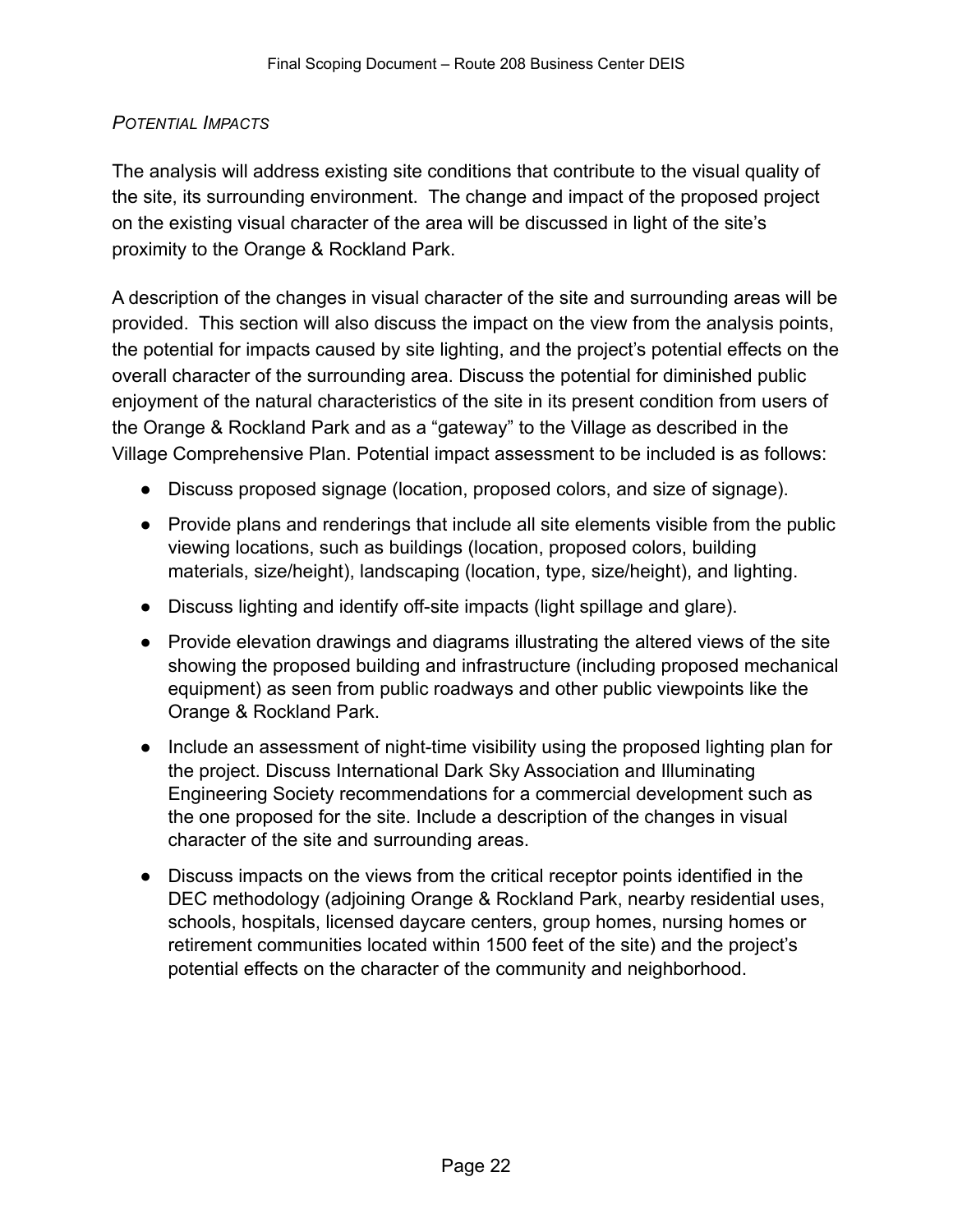# *PROPOSED MITIGATION MEASURES*

Proposed mitigation measures will be discussed as necessary or recommended based on the results of the visual impact analysis. Consider the use of decorative walls where retaining walls and berms are proposed (if any). Site lighting shall be arranged to code recommendations and consideration of footcandles at property lines shall be a means of mitigating light pollution from development. Consider hours of lighting operation and nighttime lighting that may be dimmed to security lighting only shortly after closing. Provide screening and a plan for maintaining vegetative buffers. Identify party responsible to implement and/or finance each mitigation measure. Address additional mitigation measures, which may be identified during the EIS studies and analysis

# G. Transportation

The project poses a potential significant impact on traffic in the vicinity of the project. In anticipation of this, consultation with the New York State Department of Transportation and the Village of Monroe Traffic Consultant was undertaken at a very early stage. The transportation section of the DEIS is to provide the following information:

# *EXISTING SETTING*

- A description of the existing roadway network, including roadway classification, roadway geometry, traffic controls, posted speed limits, pavement conditions, pedestrian infrastructure, and bus stop locations.
- Intersection turning movement counts on a typical weekday during the AM and PM peak periods and on a Saturday midday peak period at the following study intersections:
	- o North Main Street (NYS 208) Schunnemunk Street
	- o NYS 208 & Gilbert Street Extension
	- o North Main Street (NYS 208) & U-turn/Copy Center Driveway
	- o NYS 208 & NYS 17M
	- o NYS 208 & Oreco Terrace/Orange and Rockland Road
	- o NYS 208 & Eastbound NYS 17 Ramps
- Synchro capacity analyses at the study intersections with the established Existing traffic volumes for the weekday AM, weekday PM and Saturday midday peak hours.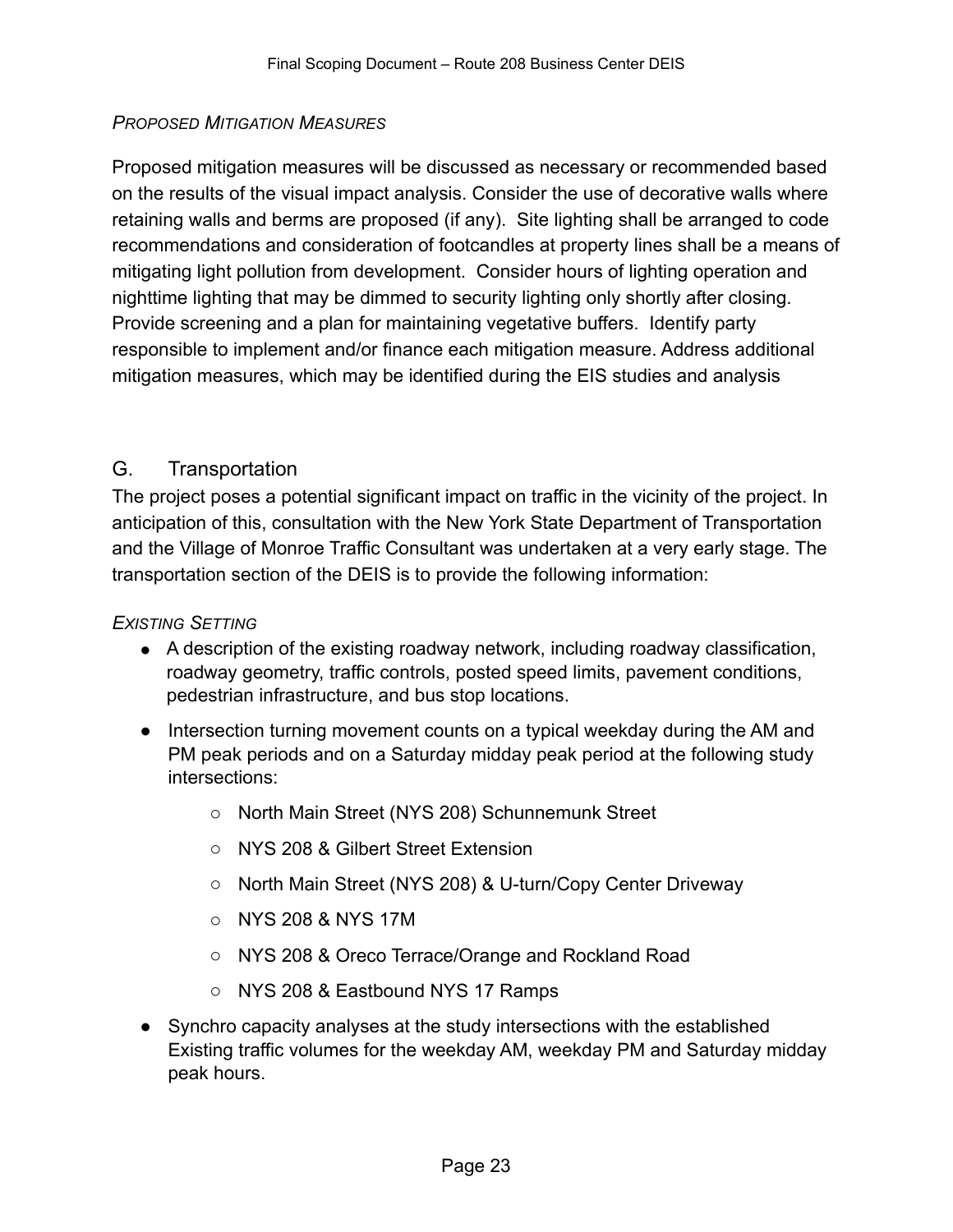● Crash history analysis for the most recent three-year period (prior to the current Covid-19 pandemic) at and between each of the study intersections. Document the number of crashes at each location, collision types, crash severity and identify any discernible patterns. Calculate the collision rate and compare to statewide averages for similar roadways.

# *POTENTIAL IMPACTS*

- Future Conditions without the Project ("No-Build")
	- o Future No-Build volumes based on an appropriate background growth rate and adding trips from the following proposed vicinity developments that have been identified by the Village for inclusion.
		- **E** YMCA expansion
		- 24 Gilbert Street
		- 310 Schunnemunk Street
		- 326-328 Route 208 Warehouse
		- Threetel
		- Clovewood
		- 424-434 North Main Street
	- $\circ$  Synchro capacity analyses at the study intersections for the No-Build condition for the weekday AM, weekday PM and Saturday midday peak hours.
- Future Conditions with the Project ("Build")
	- $\circ$  Trips to be generated by the Project calculated using the latest edition of the Institute of Transportation Engineers' *Trip Generation Manual.*
	- $\circ$  Arrival and departure distributions for new trips generated by the project developed based on a review of the area roadways, traffic volumes and travel times.
	- $\circ$  The number of new trips added to individual turning movements at the study intersections, calculated by applying the trips to be generated to the arrival and departure patterns.
	- $\circ$  Build traffic volumes for the weekday AM, weekday PM and Saturday midday peak hour determined by adding the Project trips to the No-Build traffic volumes.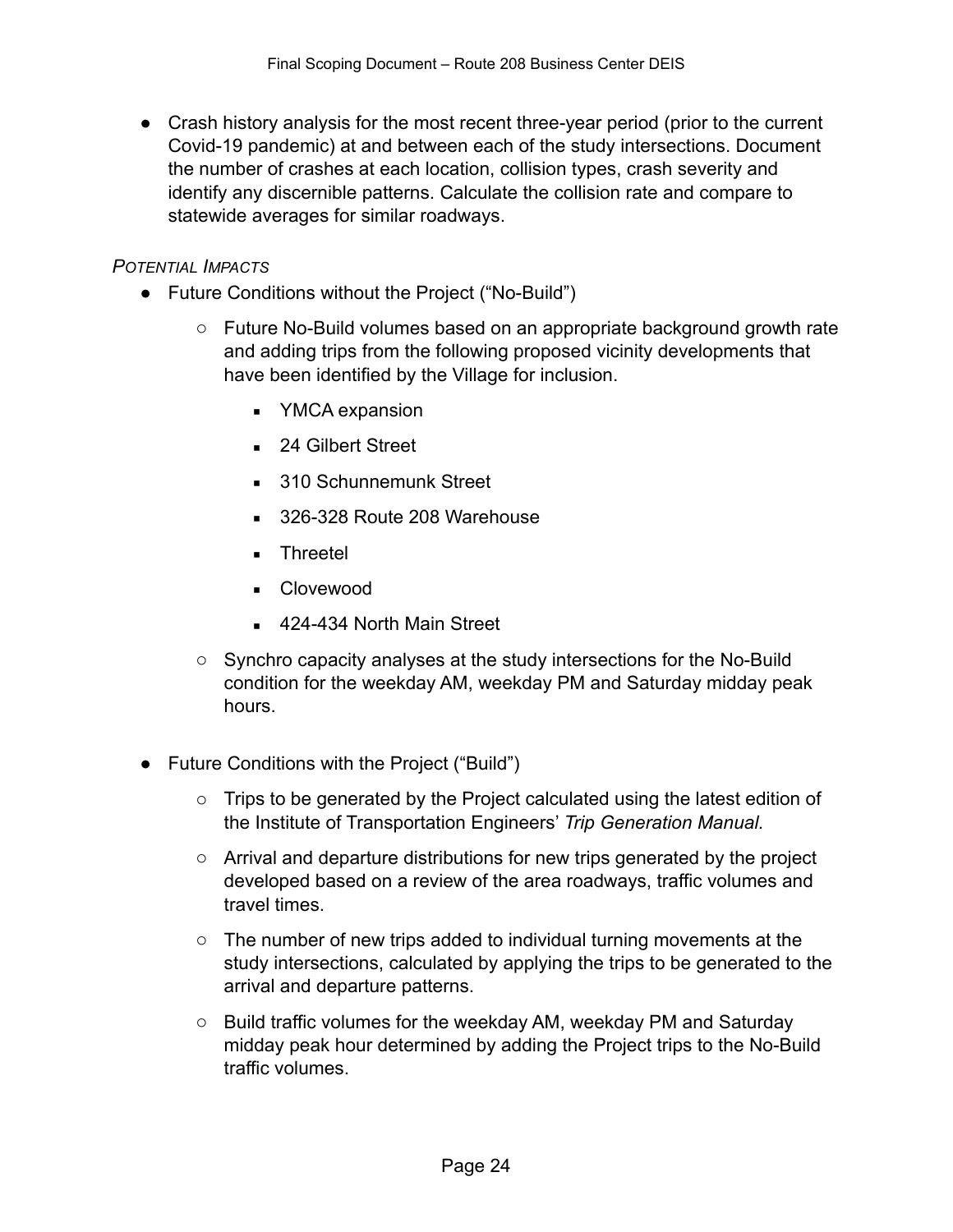- $\circ$  Synchro capacity analyses at the study intersections and proposed site driveway intersections for the Build condition for the weekday AM, weekday PM and Saturday midday peak hours.
- o A comparison of level of service and delays between the No-Build and Build analysis and identification of impacts projected to occur that could be considered significant.
- o Sight distance analyses for the proposed driveways and for Gilbert Street Extension at NYS 208, in accordance with NYSDOT standards.
- o A description of future pedestrian, bicycle and transit connectivity and circulation.
- o A description of provisions for bicycle and pedestrian facilities within the project.
- o A discussion of access points relative to traffic safety, emergency access, and construction vehicle access, with turning templates, as necessary.
- o A discussion of the potential for the Project traffic to significantly increase the number of crashes/collision rate in the study area.

# *PROPOSED MITIGATION MEASURES*

- Recommendations for potential mitigation to accommodate projected traffic increases.
- Synchro analyses with the proposed mitigation and a comparison to the No-Build analyses to assess the efficacy of the mitigation.
- An indication of the party responsible for implementing the improvements and the method of funding.
- A description of the projected impact of construction-related traffic activity for each stage of construction, including identification of the number and type of construction vehicles, arrival and departure patterns, construction worker trips and total peak hour construction volumes.
- All correspondence with the NYSDOT related to the proposed mitigation along NYS 208

# H. Land Use and Zoning

A discussion will be presented of the proposed project's compatibility with the existing land use and zoning on the site and in the surrounding area. Recommendations identified in the Village's Comprehensive Plan will be identified including specific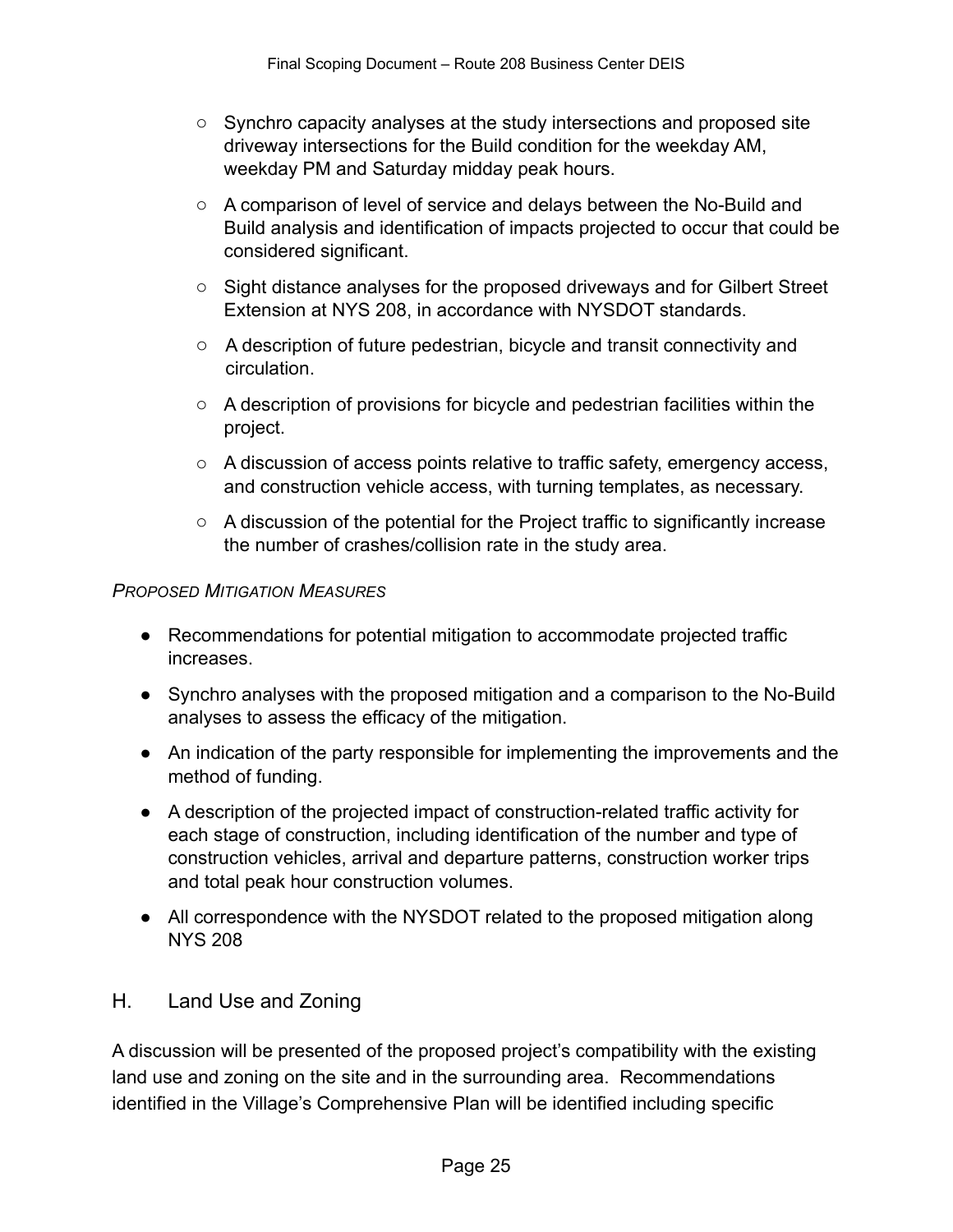Comprehensive Plan policies that apply to the proposed development on the site. All Village Plan policies that apply to the proposed development and its site context in the Village will be included.

# *EXISTING SETTING*

- **EXEDENT** Discussion of the existing land uses and zoning designations on-site and on adjacent properties and in the surrounding area (i.e. within  $\frac{1}{2}$  mile) including Orange and Rockland Lake and the Orange & Rockland Park. Discuss permitted land uses in the applicable zoning districts. Provide a map of the study area and map of the zoning district with the parcel identified.
- **EXECUSE** Discuss existing easements, ownership and restrictions.
- **EXECT** Discussion of recommendations for the site and surrounding area from the Village of Monroe and Town of Monroe's *Comprehensive Plan*. A brief summary of the goals and objectives found in the plan will be provided.
- **E** Discussion of Orange County Plans relevant to the site. If a plan's policy statements are not relevant to the proposed project, then a statement to that effect will be included. Plans and planning studies to be reviewed include the following:

Orange County Comprehensive Plan Orange County Open Space Plan Orange County Water Master Plan

Orange County Greenway Compact

Orange County Economic Development Strategy

Orange County Design Manual

Orange County Watershed Design Guide

# *POTENTIAL IMPACTS*

- A discussion of the proposed project's compatibility with surrounding land uses and the potential impacts on same.
- Discuss potential impacts of the proposed project to the adjacent Orange & Rockland Park and Heritage Trail.
- Evaluate project compliance with goals of the Comprehensive Plan and regional growth studies including the Orange County Comprehensive Plan, Southeast Orange Traffic and Land Use Study, and Illustrating Smart Growth for SE Orange County as applicable.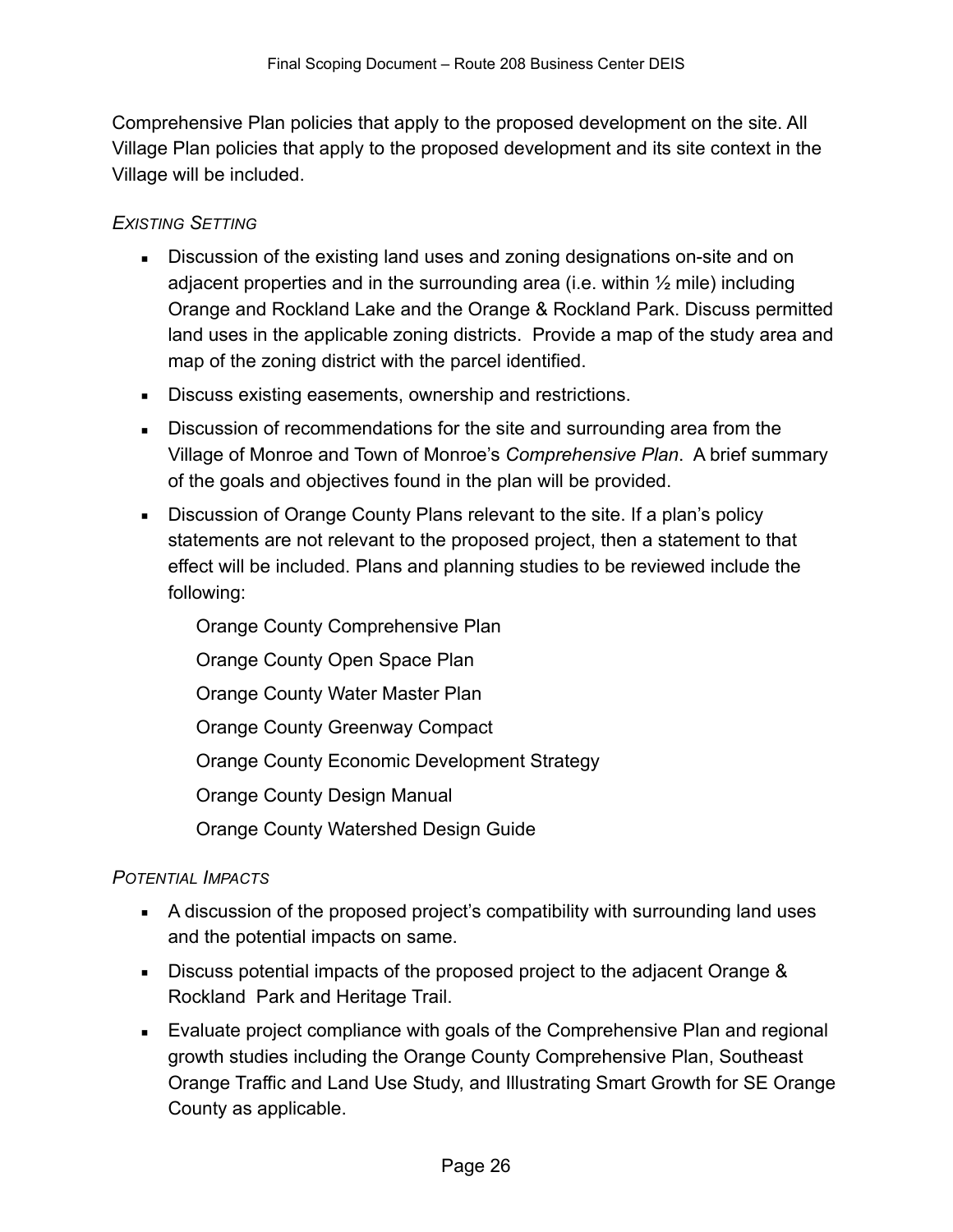- Discuss compliance with zoning and variances received and/or required.
- **EXEDENTER** Discuss proposed easements, authority for conveyance, and potential restrictions.
- Discuss compatibility of the proposed project with the above identified Village and County plans, planning documents, and Design Manual.
- Discuss the change in land use for the site as it relates to surrounding land uses including community character.
- Analyze and discuss the proposed project's compliance with the Village Zoning Law, including the intent and purposes of the Zoning Law, the proposed use and compliance with all standards and requirements for the use, screening that may be required by Section 200-26.5.D(2)(b), a tree and landscaping plan as required by Section 200-32 and a parking lot landscaping plan as required by Section 200-45.J, and such other landscaping requirements as found in Section 200-50, Section 200-72.D, Section 200-73, and other relevant sections of the Zoning Law.

# *PROPOSED MITIGATION MEASURES*

A discussion of any applicable and appropriate mitigation measures as relates to land use and Zoning will be provided.

- Discuss Zoning Board of Appeals conditions of approval and compliance with the same, if any.
- **EXEDE STRUCT EXERVIER IS 2008** FIRST DISCUSS Whether than **FIRS** Discussed rather than demolished.
- Where mitigation measures are required, the party responsible to implement and/ or finance each mitigation measure shall be identified.
- Address additional mitigation measures, which may be identified during the EIS studies and analysis.
- I. Utilities—Water

This section will evaluate potential impacts related to water consumption.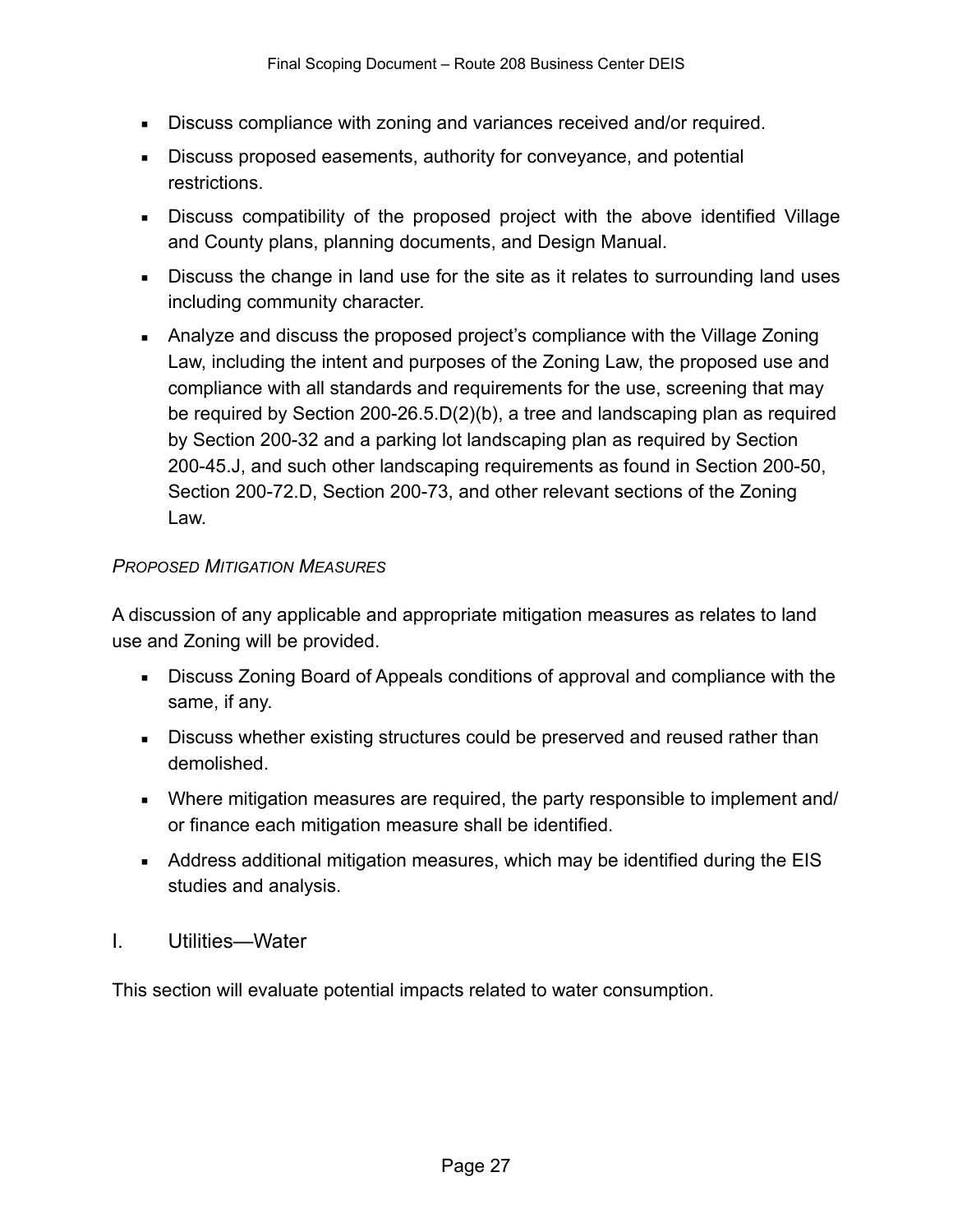#### *EXISTING SETTING*

This section will analyze availability of existing municipal water service for the site. The location of existing infrastructure and capacity will be described. Discuss other known developments either under review or under construction that may impact the capacity of central water. Show existing water district boundaries and proximity to project.

#### *POTENTIAL IMPACTS*

This section will provide an evaluation of projected water use and the ability of the municipal water supply system to meet the estimated project-generated water demand. Assumptions for projected water demand will be clearly noted and the worst case scenario studied. Provisions for fire suppression will also be discussed, including volumes required with calculations, sprinkler systems and other infrastructure improvements proposed.

- Discuss inclusion in water district boundary or required approvals for district extension.
- Describe any necessary on-site or off-site improvements required for central water service.
- Discuss any approvals required for central water service
- Discuss ownership and maintenance of on-site infrastructure
- Discuss any existing wells in the area and potential impacts to groundwater.
- Analyze the cumulative demands of the project in conjunction with other proposed projects in the Village.

#### *PROPOSED MITIGATION MEASURES*

Applicable water supply mitigation measures will be identified and discussed including water conservation measures.

- Identify party responsible to implement and/or finance each mitigation measure identified.
- Discuss water district extension, if necessary.
- Address additional mitigation measures, which may be identified during the EIS studies and analysis.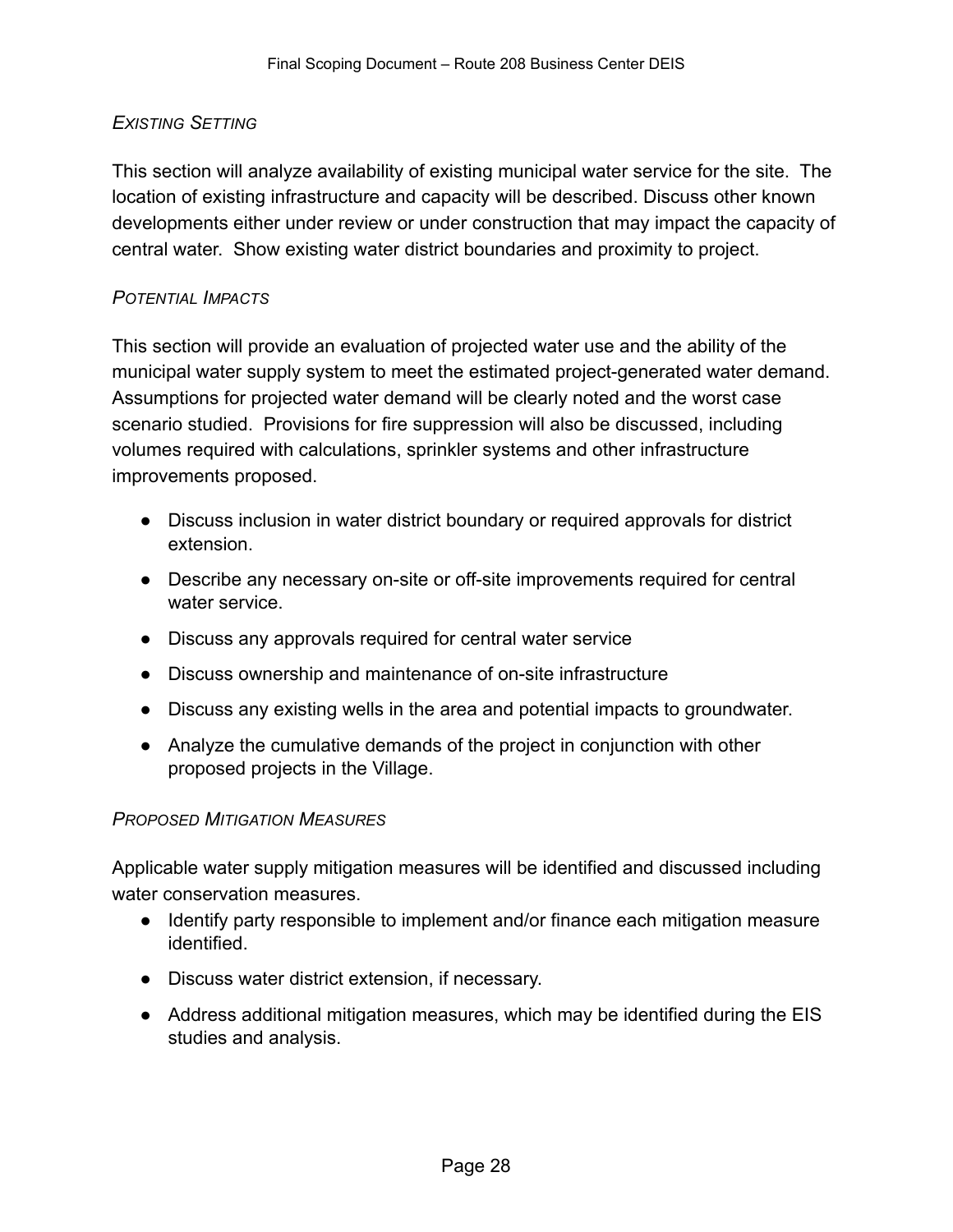#### J. Utilities—Wastewater

Potential impacts related to the generation and discharge of sanitary sewer will be addressed in this section.

#### *EXISTING SETTING*

- A discussion of the area's existing wastewater disposal processes will be provided.
- Discuss treatment capacity at the Harriman Sewage Treatment Plant
- Discuss other known developments either under review or under construction that may impact the capacity of the Harriman Sewage Treatment Plant to accept this project's sewage.

#### *POTENTIAL IMPACTS*

- **Estimates of wastewater generation will be provided. Assumptions made and** references used to estimate sewerage will be clearly stated. The worst-case scenario for sewer generation will be studied.
- Discussion of connection location and receiving capacity of existing municipal sewer system.
- **EXEDENTIFY DESCRIPT A** Describe any necessary on-site or off-site improvements required for central sewer.
- **EXECUSE 8 IN 20 IN 2018 12 SERVIE A** Discuss any approvals required for central sewer.
- **EXECUSS** OWNER Discuss ownership and maintenance of on-site infrastructure.

#### *PROPOSED MITIGATION MEASURES*

Applicable sanitary sewer mitigation measures will be identified and discussed if needed.

- **EXEDER** Prepare Engineer's Report confirming capacity of Harriman Sewage Treatment Plant for submission to the DEC
- **■** Identify party responsible to implement and/or finance each mitigation measure identified
- Address additional mitigation measures, which may be identified during the EIS studies and analysis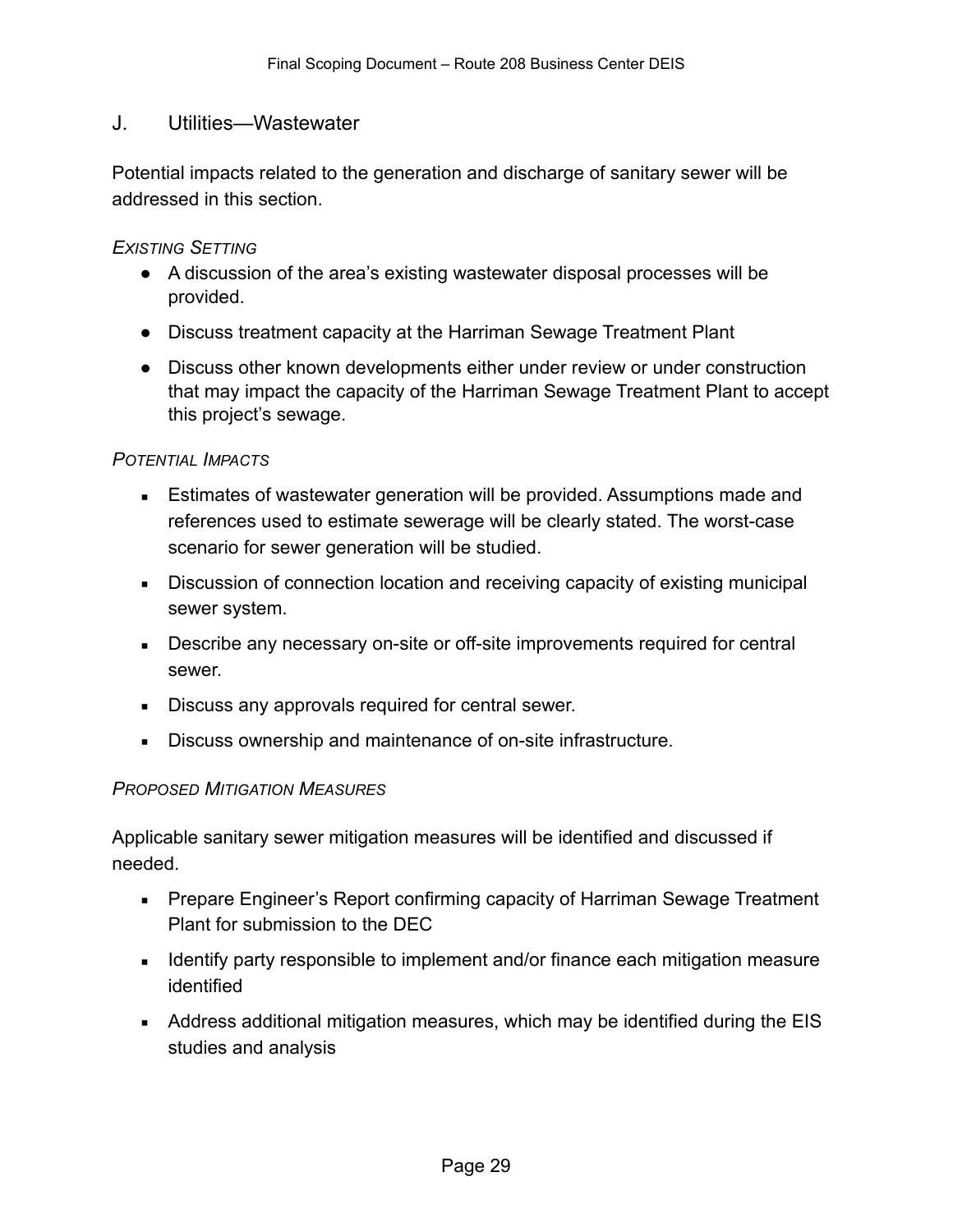#### K. COMMUNITY FACILITIES AND SERVICES

Potential impacts related to the project on community facilities and services will be addressed in this section.

#### *EXISTING SETTING*

This section will discuss existing police, fire, and emergency services, as well as solid waste disposal and pick-up, in the Village of Monroe and if applicable the Town of Monroe and other jurisdictions. Information will be based on conversations with and correspondence received from service providers and available online resources.

- Identify State, County, and local Police Departments that provide police coverage to the project site, with a description of the following information for each:
- Station locations.
- Staffing levels.
- Average response time expected to the project site.
- Any existing deficiencies in staffing or facilities, if available.
- Any planned or proposed expansions or improvements to address the deficiencies.
- Identify Fire Departments and Emergency Medical Service (EMS) providers that service the project site based upon discussions and correspondence with the respective departments. This will include a description of the following information for each:
- Station locations.
- Staffing levels (with subtotals of paid staff and volunteers).
- Average response time expected to the project site.
- Inventory of equipment including the number and type of apparatus and the ability of the equipment to serve the proposed buildings.
- Discussion of existing water supply for fire protection.
- Discuss existing tax revenues generated from the site and any existing municipal costs related to the site for all applicable jurisdictions – Village, Town of Monroe, County, School District, and any special districts.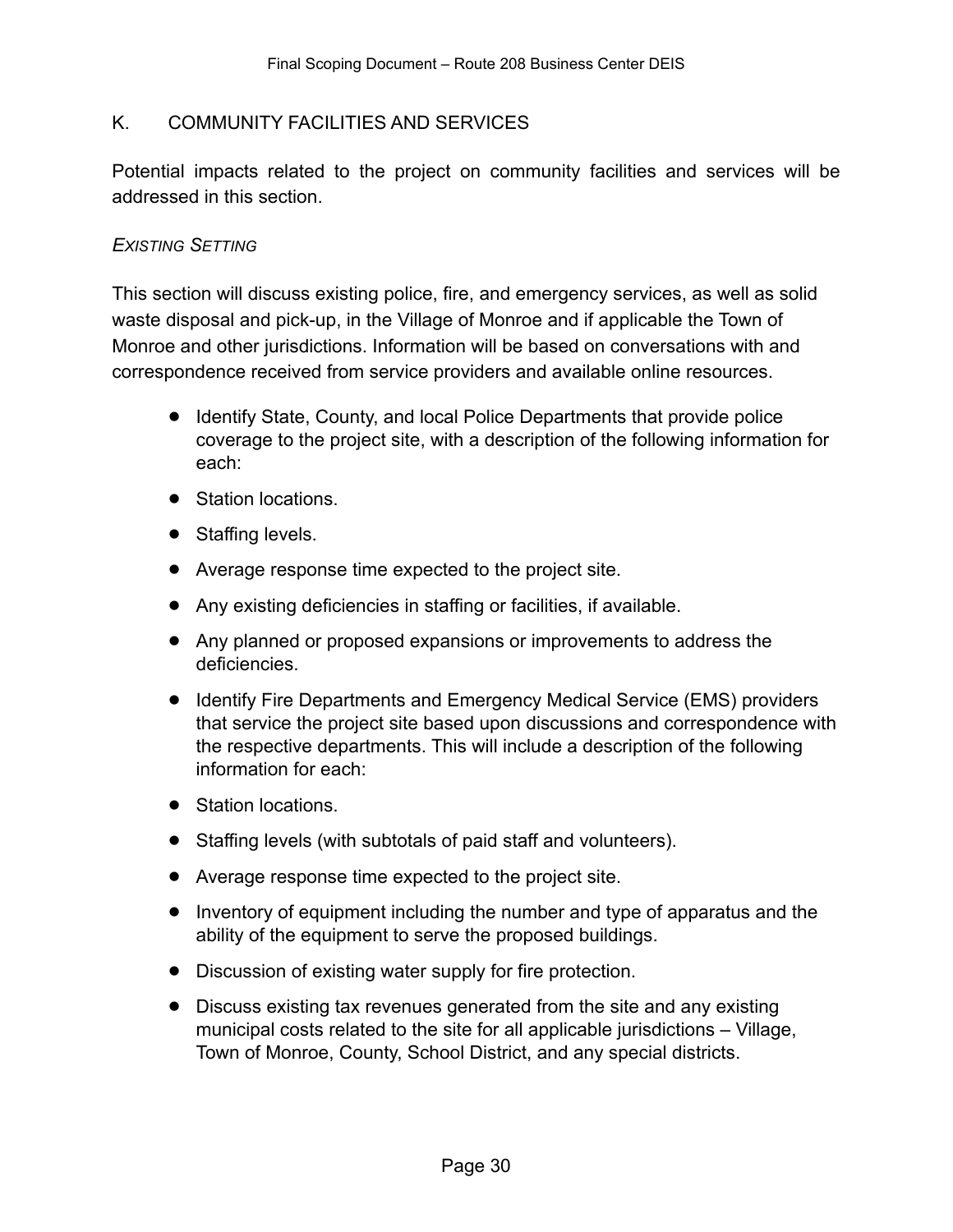#### *POTENTIAL IMPACTS*

Discuss the potential impacts of the proposed project, during and post-construction, on existing police, fire, and emergency services as well as solid waste disposal and pickup, in the Village of Monroe and if applicable the Town of Monroe and other jurisdictions.

- The adequacy of the existing services, facilities, staff and equipment to handle the increased demand generated by the proposed development will be evaluated.
- The ability of the proposed street system and access points to accommodate emergency vehicles and equipment will be discussed. Truck turning movements for fire-trucks and refuse haulers shall be shown on a plan.
- The capacity of the water supply system to meet future fire demands of the proposed project will be discussed.
- Discuss adequacy of resources to serve the site, for example: impact due to building height and firefighting equipment and/or capability of refuse hauler to accommodate dumpster location.
- Discuss need for policing during construction and estimated duration and quantity of personnel required.
- Analysis of fiscal impacts to the Village and on Village services including projected tax revenues and the cost of community services using a methodology in common use, such as that described in the most recent versions of Rutgers University's Center for Urban Affairs publications entitled The Fiscal Impact Handbook and The New Practitioner's Guide to Fiscal Impact Analysis. The assumptions on which costs and revenues are based will be clearly presented. If applicable, discuss impact of payments in lieu of taxes (PILOT) or other tax exemptions being sought.

# *PROPOSED MITIGATION MEASURES*

Mitigation will be proposed for identified adverse environmental impacts as necessary. Unavoidable adverse impacts will be identified. Discuss construction measures to facilitate ease of operation for emergency service providers including lay-size elevator banks for stretchers, and location of hydrants and sprinkler standpipes. Discuss site access and circulation to accommodate emergency services and refuse collection. Discuss orderly management of refuse and enclosures to screen proposed refuse locations.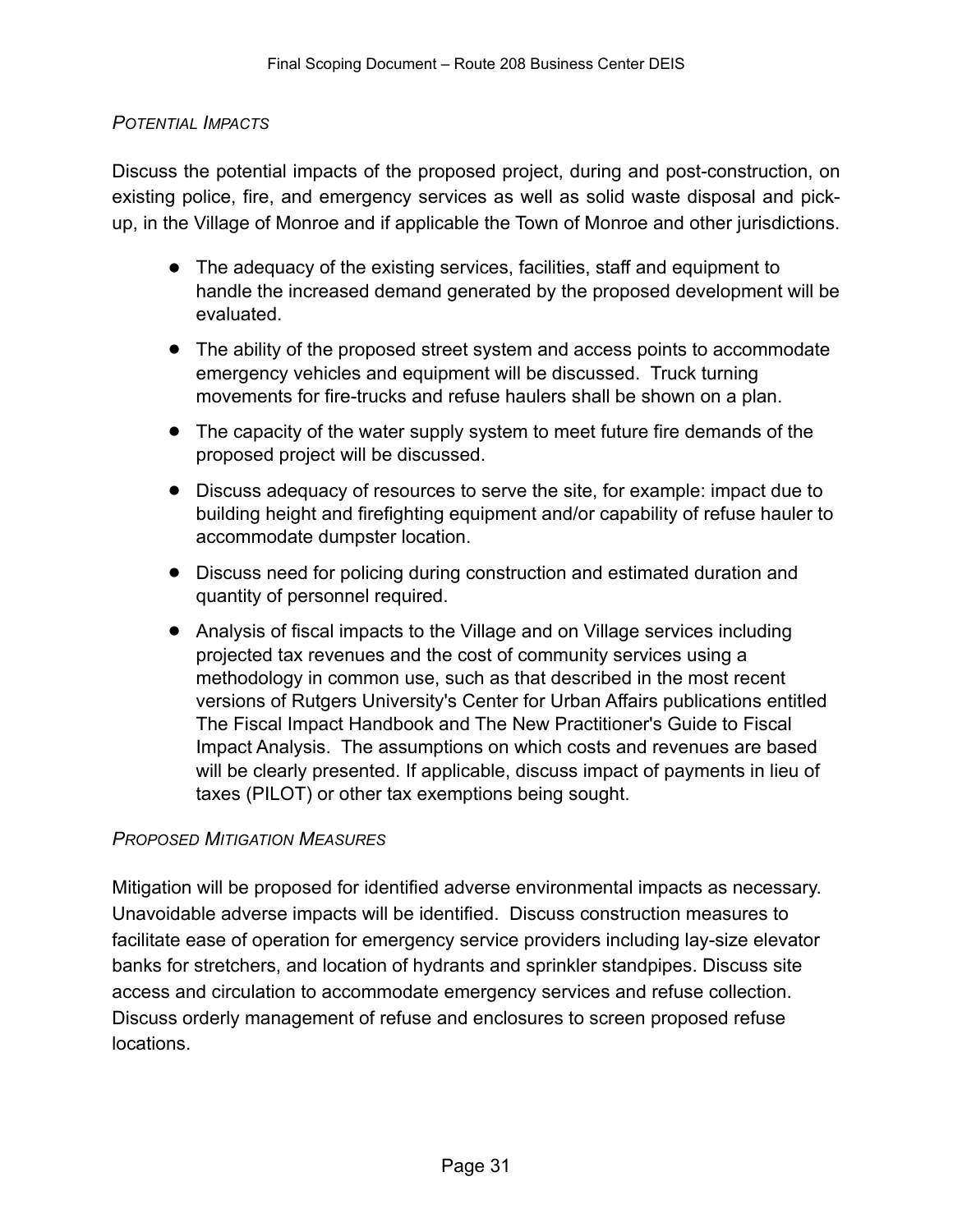# L. GREENHOUSE GASES AND CLIMATE CHANGE

#### *EXISTING CONDITIONS*

Provide a qualitative discussion of greenhouse gases (CO2, N2O, PFCs, SF6, HFCs, methane) generated under existing conditions on the site.

#### *POTENTIAL IMPACTS*

Using the New York State DEC's Guide for Assessing Energy Use and Greenhouse Gas Emissions in an Environmental Impact Statement, address the indirect and direct greenhouse gas (CO2, N2O, PFCs, SF6, HFCs, methane) emissions as a result of the proposed project. This includes the proposed heating and cooling systems for the new building as well as the estimated new vehicle trips associated with the project.

#### *PROPOSED MITIGATION MEASURES*

Mitigation will be proposed for identified environmental impacts. Unavoidable adverse impacts will be identified. The list of suggested mitigation measures for increased greenhouse gas emissions, as provided in the DEC's Guide, will be reviewed in this section along with a discussion of which mitigation measures are proposed, which will be considered for the project, and which will be rejected along with the reasons for the rejection.

# M. SHORT TERM IMPACTS - CONSTRUCTION

#### *EXISTING CONDITIONS*

Discuss historical land use on the site and any records of prior land disturbance activity.

#### *POTENTIAL IMPACTS*

- 1. Discuss short term construction phase impacts anticipated as follows:
	- Phasing, if any
	- Hours of construction operations
	- Noise, traffic, construction traffic access to the site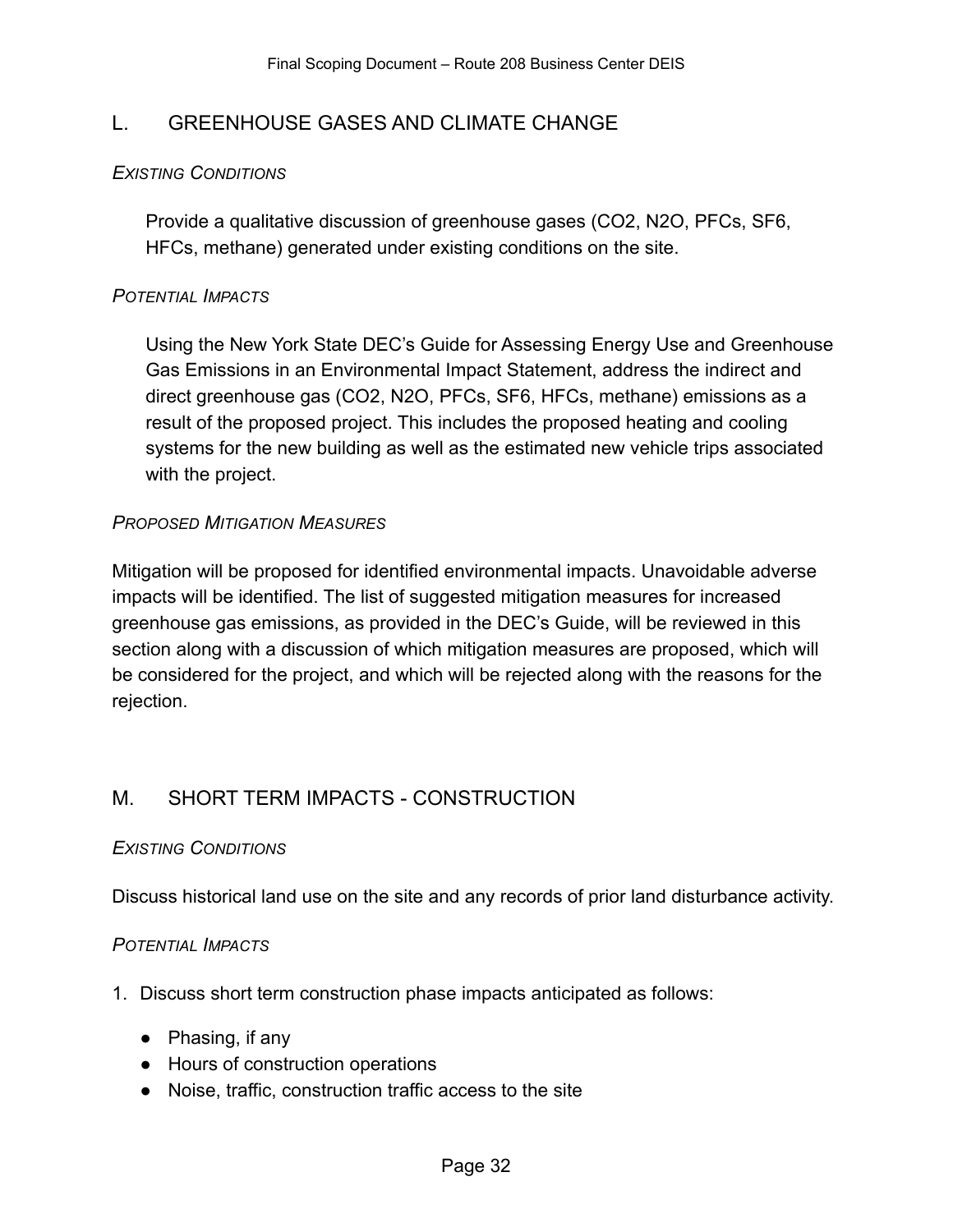- Removal of soil, rocks and trees from the site
- Blasting or rock crushing, if any
- Remedial measures to be taken to prevent or correct damage to Village and other roadways and infrastructure from construction traffic
- Prevention of project mud and gravel from being tracked onto Village and other roadways
- Estimates of the tons per load and truck trips necessary to accomplish construction activities
- Itemize proposed construction traffic routes
- Identify speed restrictions to be set in place
- Identify the precautions, described in detail, to be taken during construction to avoid and protect wetlands, streams, and all other surface waters
- Identify the precautions to be taken (timing/seasonal, inspection schedules and physical method to be used) for any and all significant habitats or listed species identified
- All details for sediment control
- Staging areas
- A dust control plan
- Estimate of solid waste to be generated
- 2. Discuss on-site and off-site improvements necessary prior to the operation of the facility, including streets, access roads, water and sewer facilities
- 3. Describe methods of recycling waste and natural materials on-site during construction
- 4. Describe the building process, and other "green" building techniques employed
- 5. Describe how construction activity will be planned to minimize the carbon footprint of fossil fuel powered equipment

# *PROPOSED MITIGATION MEASURES*

Mitigation will be proposed for identified adverse environmental impacts as necessary. Unavoidable adverse impacts will be identified.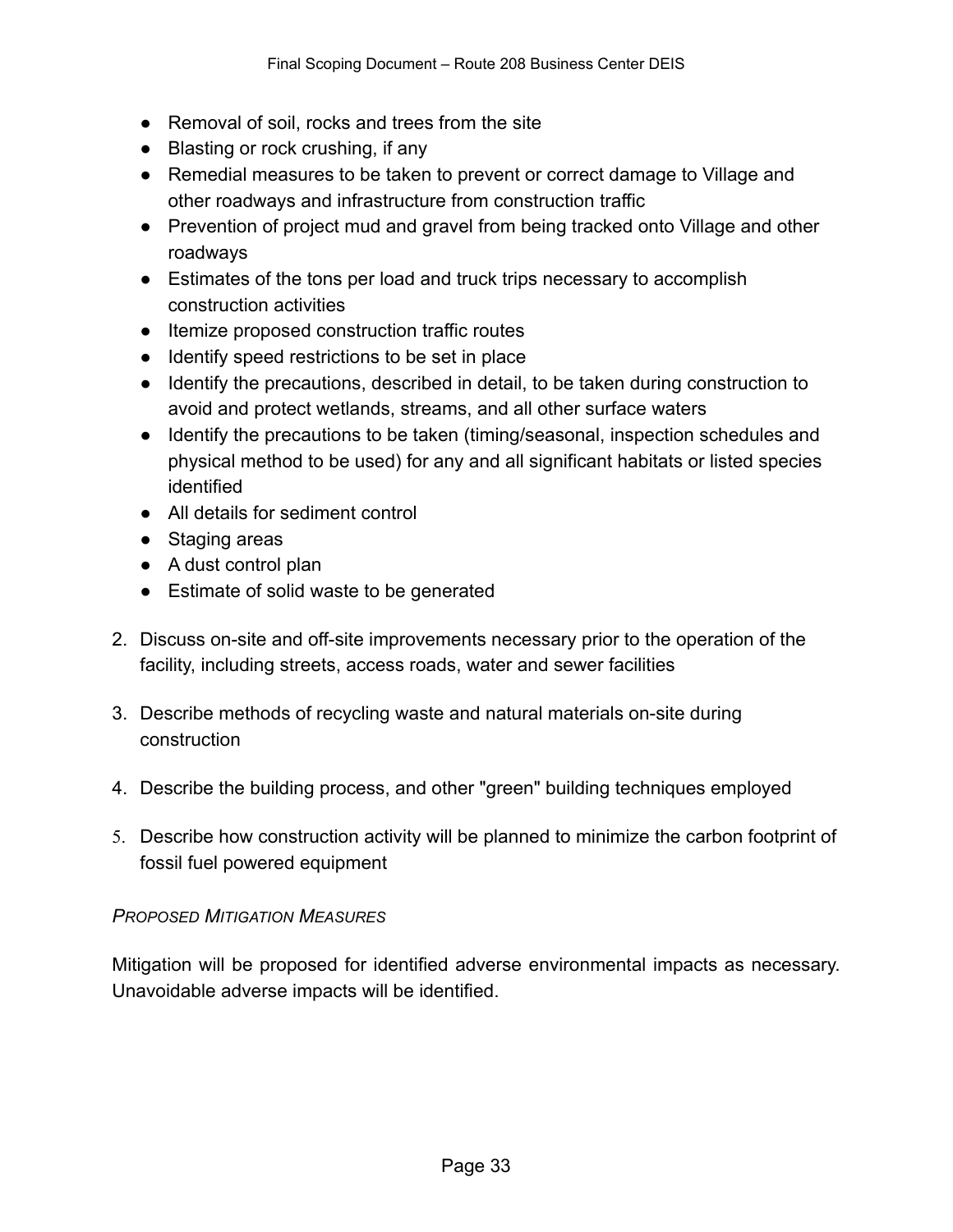# N. NOISE

#### *EXISTING CONDITIONS*

Provide a list, describe, and show on a map all sensitive noise receptors (parks, residences, schools, hospitals, licensed daycare centers, group homes, nursing homes or a retirement community) located within 1500 feet of the site. A noise screening assessment will be performed to provide an indication of existing noise levels at the property line facing the closest sensitive receptor in each cardinal direction. Perform the assessment during peak morning and peak afternoon hours. Noise levels recorded (Level Equivalents – L eq) will be compared to US EPA and State DEC guidelines for noise resources. Identify major noise sources for the existing condition.

#### *POTENTIAL IMPACTS*

Discuss potential impacts on noise by projecting expected short-term construction noise levels and operational noise levels. Impacts resulting from construction activities will be assessed using information obtained during the noise screening assessment process. Expected noise levels produced by typical earth-moving equipment will be reviewed against existing noise levels, as well as applicable US EPA and State DEC guidelines. Discuss compliance with the Village Code requirements for noise.

The State DEC program policy document entitled Assessing and Mitigating Noise Impacts will be used to report on expected noise levels. Distance, topography, vegetation, noise source duration, and weather conditions will be evaluated for expected noise impacts associated with construction activities, construction traffic, traffic flow, and site activities upon project completion.

- Discuss the traffic volume increment relative to the existing traffic
- Discuss if any tree zones will be removed permanently, thereby exposing residents and especially park visitors to traffic and traffic movements on-site or other noise generating activities.
- Discuss if there is any potential for late night activities in the center that could affect the noise levels at night for residents and other sensitive receptors nearby.
- Assess the short-term potential for noise impacts to result from construction activities, including pile driving, based on the construction schedule, equipment list and worker's protection.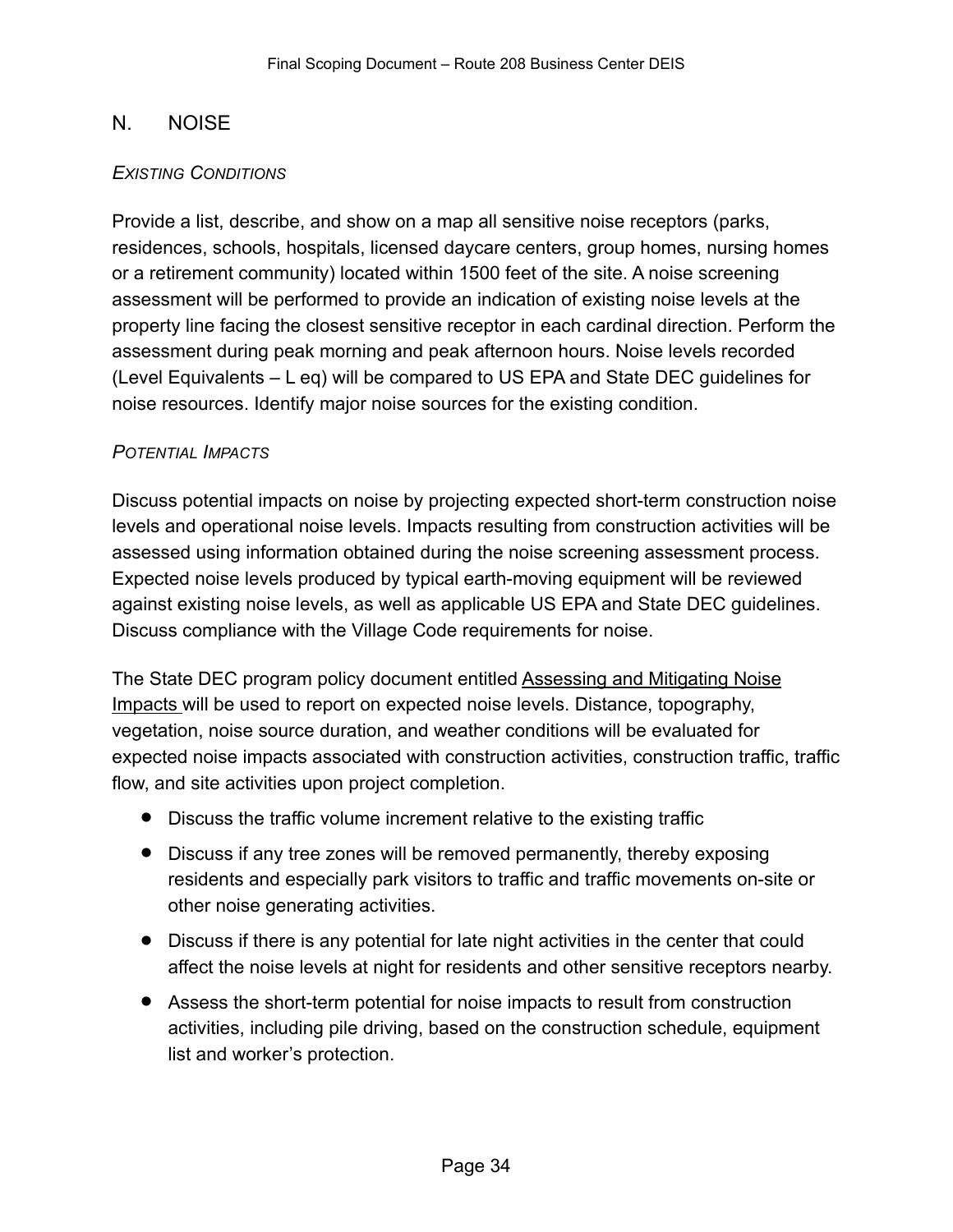• Assess the long-term potential noise impacts based on the State DEC Assessing and Mitigating Noise Impacts guidelines.

#### *MITIGATION MEASURES*

Describe the engineering and construction techniques, best practice measures, emission controls and construction scheduling that will be implemented to reduce shortterm construction noise including, but not limited to the use of exhaust silencers on machinery and equipment during and post-construction. Identify the party responsible to implement and/or finance each mitigation measure identified. Address additional mitigation measures, which may be identified during the EIS studies and analysis.

# O. Cumulative Impacts

#### *EXISTING CONDITIONS*

Identify, through discussions with Village of Monroe, Village of Harriman, Village of Kiryas Joel, Town of Palm Tree, Town of Monroe and other municipal officials within a reasonable area where any other actions proposed could potentially affect resources identified and discussed in the DEIS. Clearly state which resources might be affected by cumulative impacts, such as traffic, visual impacts, water quality, community services, and so on.

# *POTENTIAL IMPACTS*

Discuss the potential for cumulative impacts on resources identified that are likely to cause specific impacts on a specific resource.

#### *MITIGATION MEASURES*

Mitigation will be proposed for identified adverse environmental impacts as necessary. Unavoidable adverse impacts will be identified.

# SECTION 4: ADVERSE IMPACTS THAT CANNOT BE AVOIDED

This section will describe those impacts that cannot be avoided regardless of mitigation measures that are implemented. Provide a summary of proposed impacts in terms of loss of environmental resources.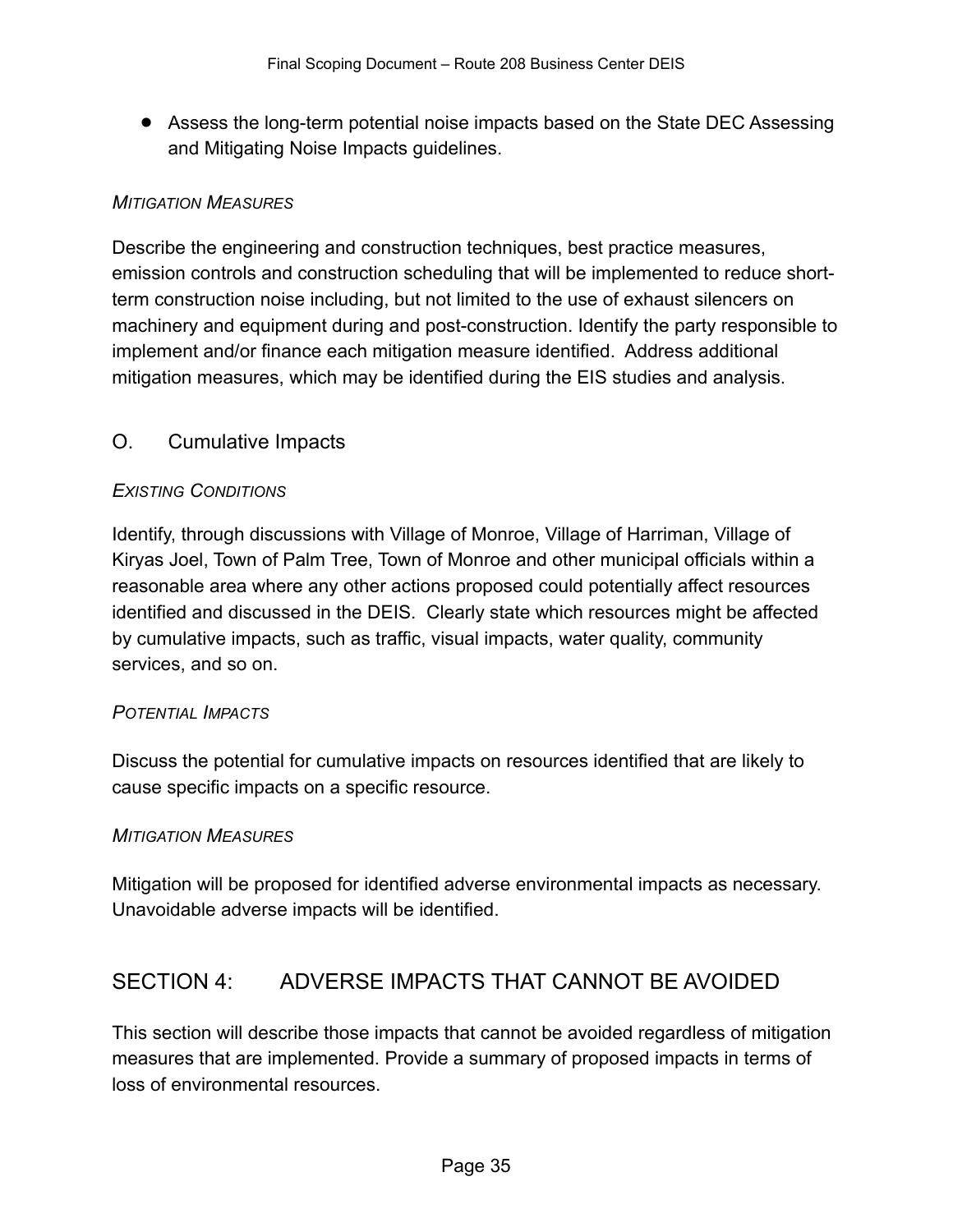# SECTION 5: ALTERNATIVES

The following alternatives to the proposed action are to be evaluated in terms of the impact issues listed above, when applicable. The alternatives can be provided "standalone" or combined in an alternative design but each alternative must be included. Each alternative will be subject to a comparative assessment of impact topics presented in the DEIS.

- A. No Action Alternative as per 6 NYCRR 617.9(b)(5)(v).
- B. Two Building Alternative on existing separate tax parcels as per 6 NYCRR 617.9(b)  $(5)(v)(d)$ .
- C. Prior 208 Monroe Plaza Alternative as per 6 NYCRR 617.9(b)(5)(v)(f).

Consider alternative and potential impacts as if development were to proceed as a shopping center as per 6 NYCRR  $617.9(b)(5)(v)(f)$ .

E. Reduced Scale Alternative [as per 6 NYCRR 617.9(b)(5)(v)(c)] that is feasible, considering the objectives and capabilities of the project sponsor, and designed to avoid, lessen, or minimize identified environmental impacts on the site including to on-site natural and cultural resources affected by the project, and to avoid, lessen, or minimize environmental impacts on surrounding lands, neighborhoods, and the Village and Town. The reduced scale alternative should identify which impact(s) would be eliminated or minimized. For example, the "Significant Biodiversity Area" designation of the site will be virtually eliminated as a result of the proposed action. To what extent can such "significant" biodiversity resources be retained through an alternative site design? Since the building will occupy about 27% of the site, parking and maneuvering areas will occupy about 68% of the site and all of the five acre site subject to regrading (including the remaining 5% devoted to landscaping and stormwater management), none of the significant biodiversity resources will remain if the proposed action is constructed. The question is whether any of the significant biodiversity resources on the site can be retained through a reduced scale alternative or another approach can be introduced.

For identified unavoidable adverse impacts (such as biodiversity) that cannot be avoided by the proposed action, the applicant is encouraged to consult with the